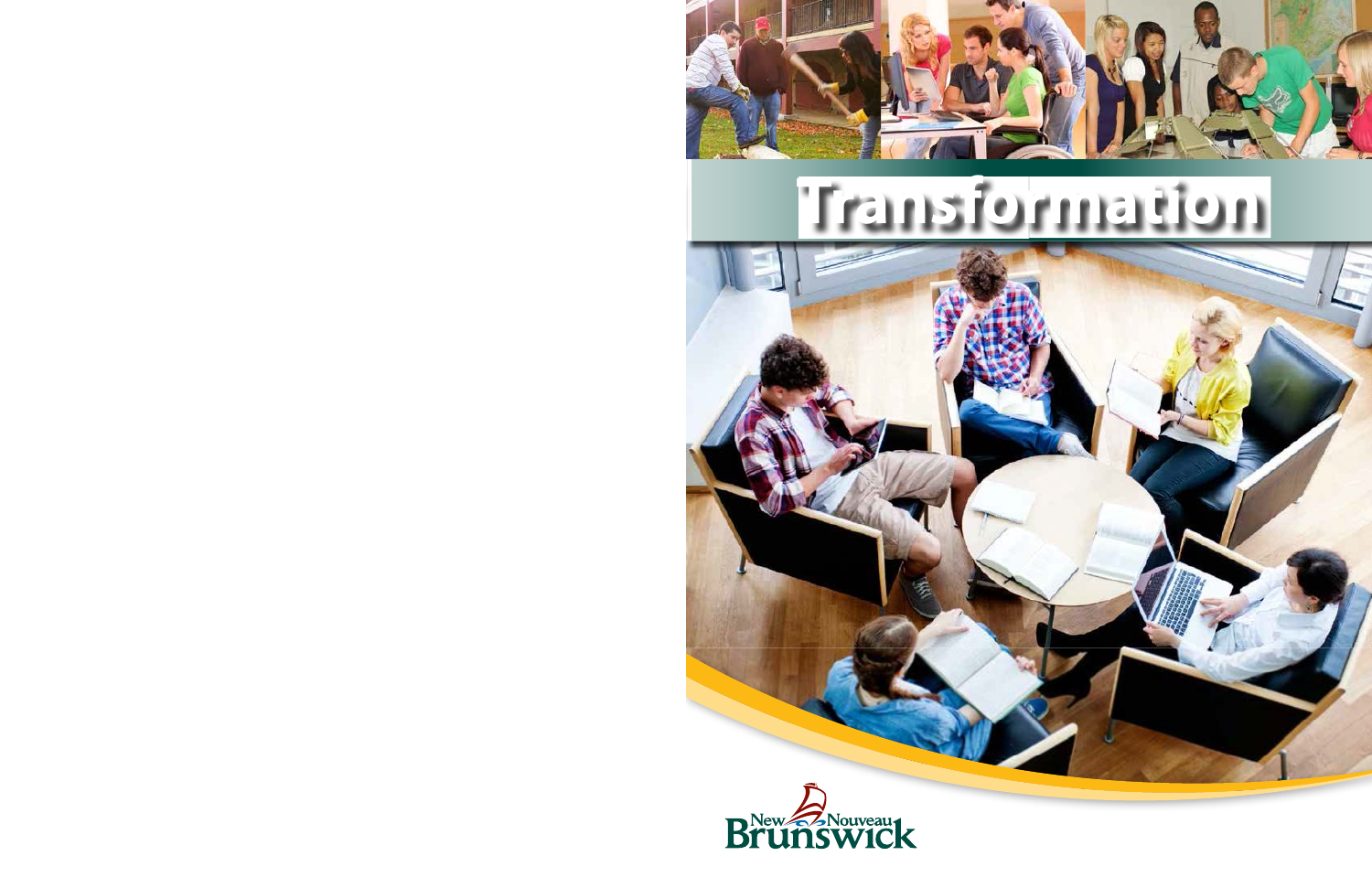# **Transformation** *Post-Secondary Education*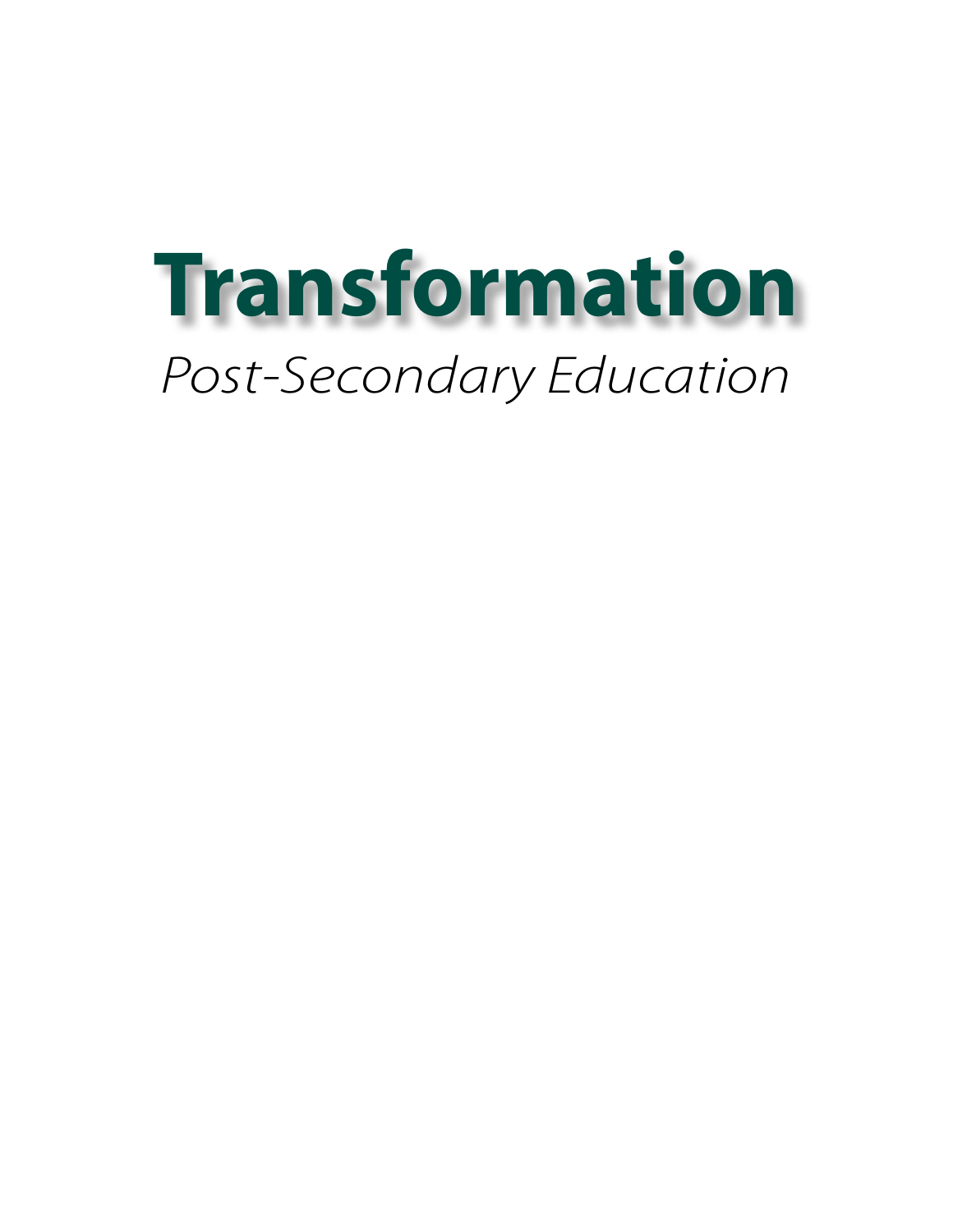#### **Transformation of Post-Secondary Education**

Department of Post-Secondary Education, Training and Labour Province of New Brunswick PO 6000, Fredericton NB E3B 5H1 [www.gnb.c](http://WWW.GNB.CA)a 2013.04 ISBN 978-1-4605-0208-2 Design 9304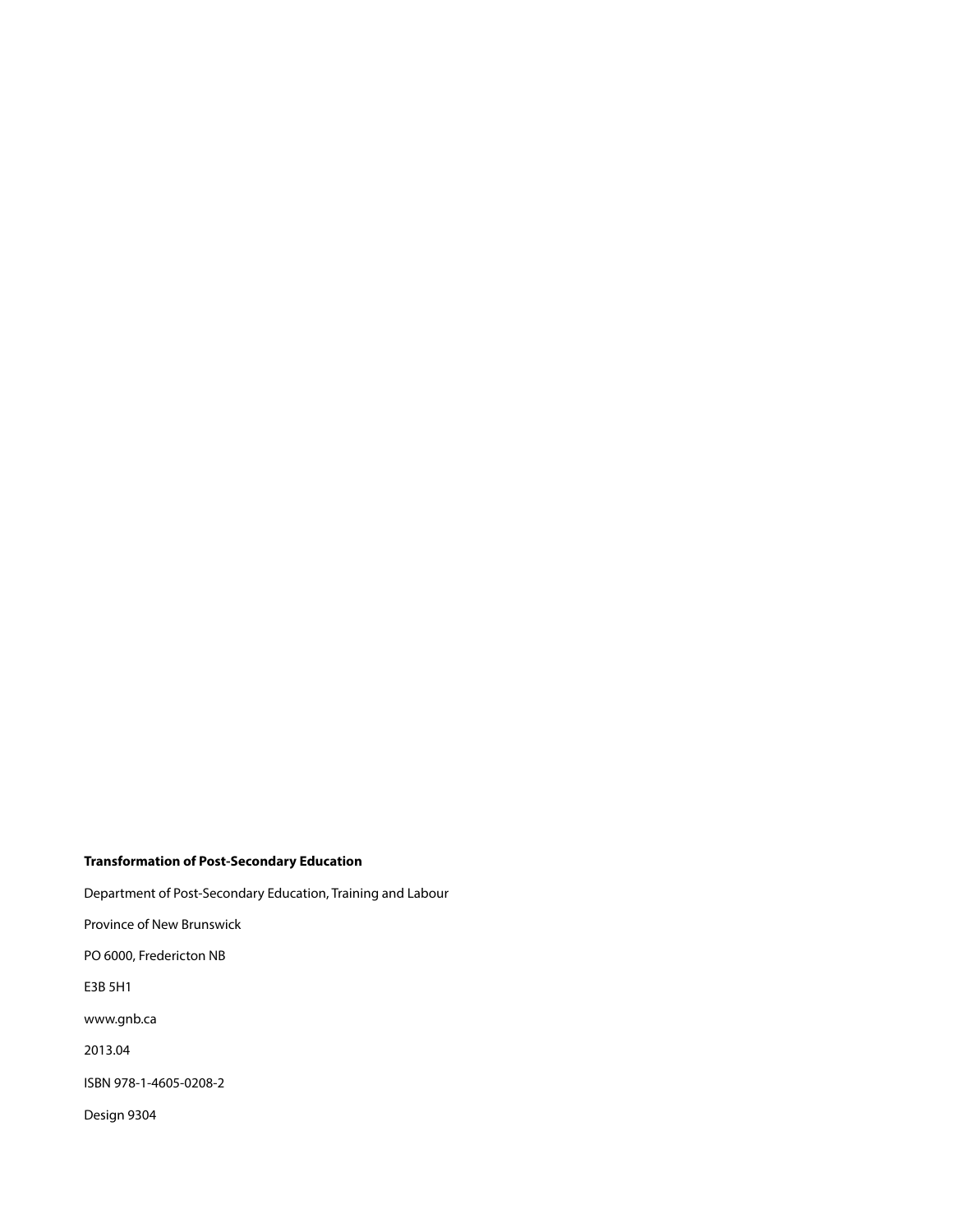## **Contents**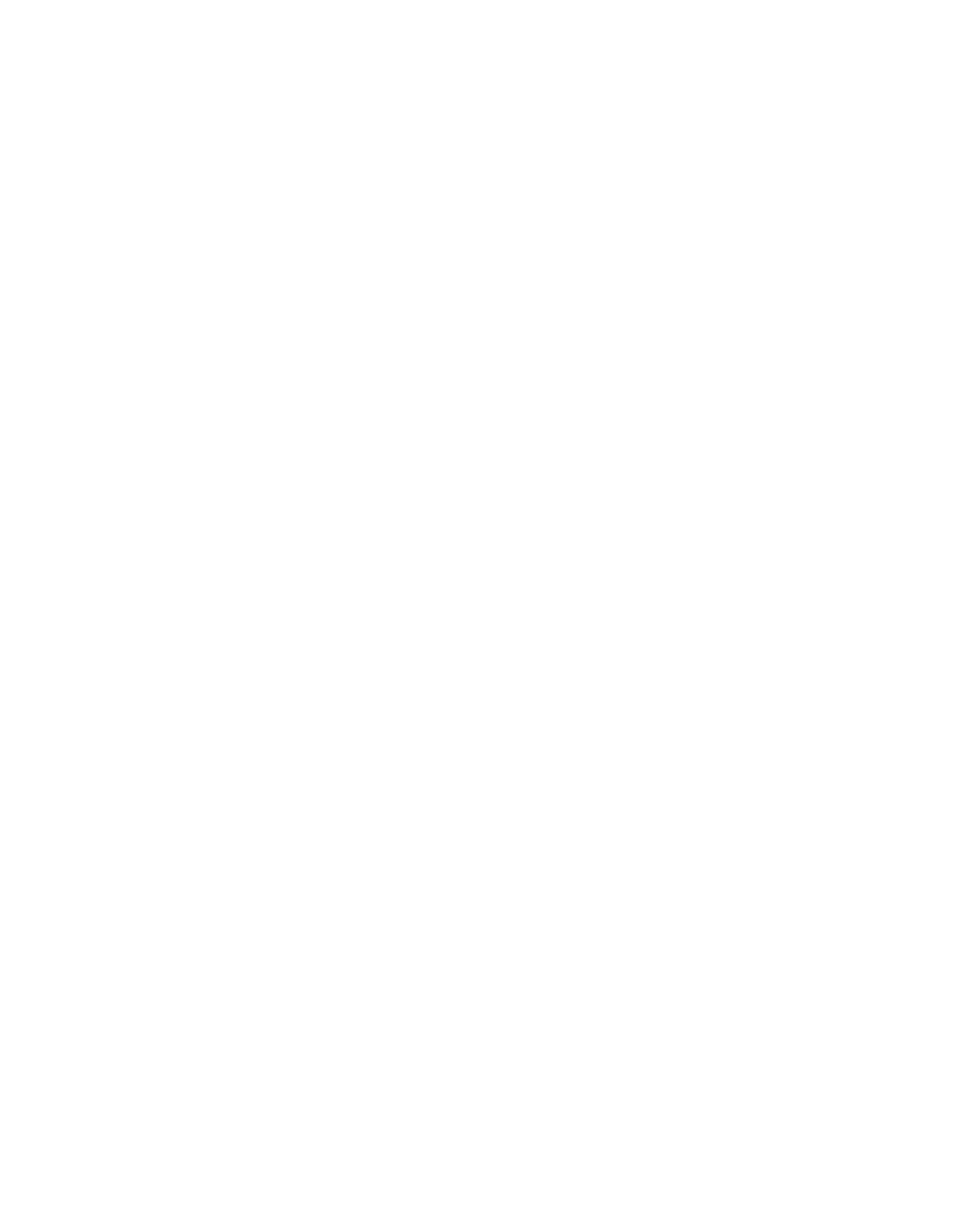## *Message from the Minister*



Our government recognizes that our post-secondary education sector is an essential building block to rebuild New Brunswick's economy and respond to the evolving needs of our labour market. As outlined in *New Brunswick's Labour Force and Skills Development Strategy*, economic success is dependent upon a strong, responsive and educated workforce, therefore increasing literacy, skills training and educational attainment is key. More importantly, we believe that our highly educated population will fuel the growth of a new more innovative economy in our province. This is why we have been working closely with our post-secondary education institutions in recent years on building new pathways for New Brunswick students as well as attracting those from outside of the province to study at our world class educational institutions.

The many initiatives that are being showcased in this report are only a sample of the work that has been accomplished with the support of our Department during the last four years. They provide a solid overview of the innovation that has been unleashed throughout the system through targeted funding initiatives, which total more than \$26 million during this period.

Government has been working collaboratively with its public institutions and our stakeholders to develop a public post-secondary education system that is accessible, transparent and sustainable and which is recognized nationally and internationally for the quality of its teaching and research, both of which stimulate the economic, social and cultural growth of our province. We have focused on five main areas of activities in the past four years and invested in initiatives which will allow us to build a more student focused and responsive post-secondary education system.

The priority areas are:

- Improving accessibility and retention
- International education
- Credit Transfer and Articulation
- Consortia of Applied Learning and Training
- Research and Graduate Studies

These challenging economic times are indeed a call for all of us in the education sector to rise to the occasion and provide the means for our students to achieve their full potential to the benefit of all New Brunswickers. Our overarching goal for our province is to move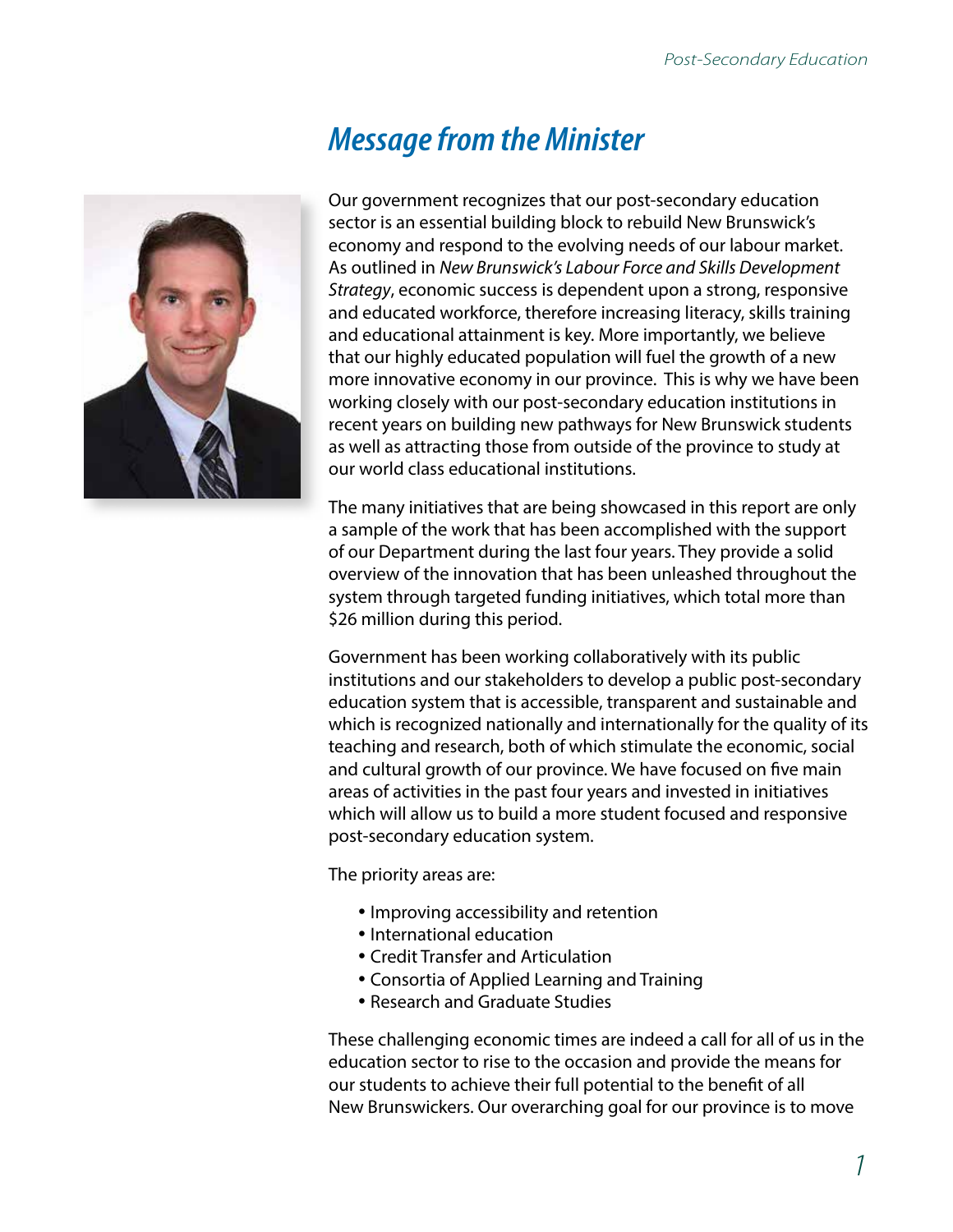more of our population to the highest skill levels possible and to foster a culture of learning and innovation. Nearly 70% of all the employment opportunities in New Brunswick today require some level of post-secondary education (PSE) and this will only grow.

We look forward to building on the success achieved across the province in support of our priorities and ensuring that we remain in a position to continue to explore and implement great ideas and innovative initiatives in our post-secondary institutions.

#### **Jody Carr**

Minister

Post-Secondary Education, Training and Labour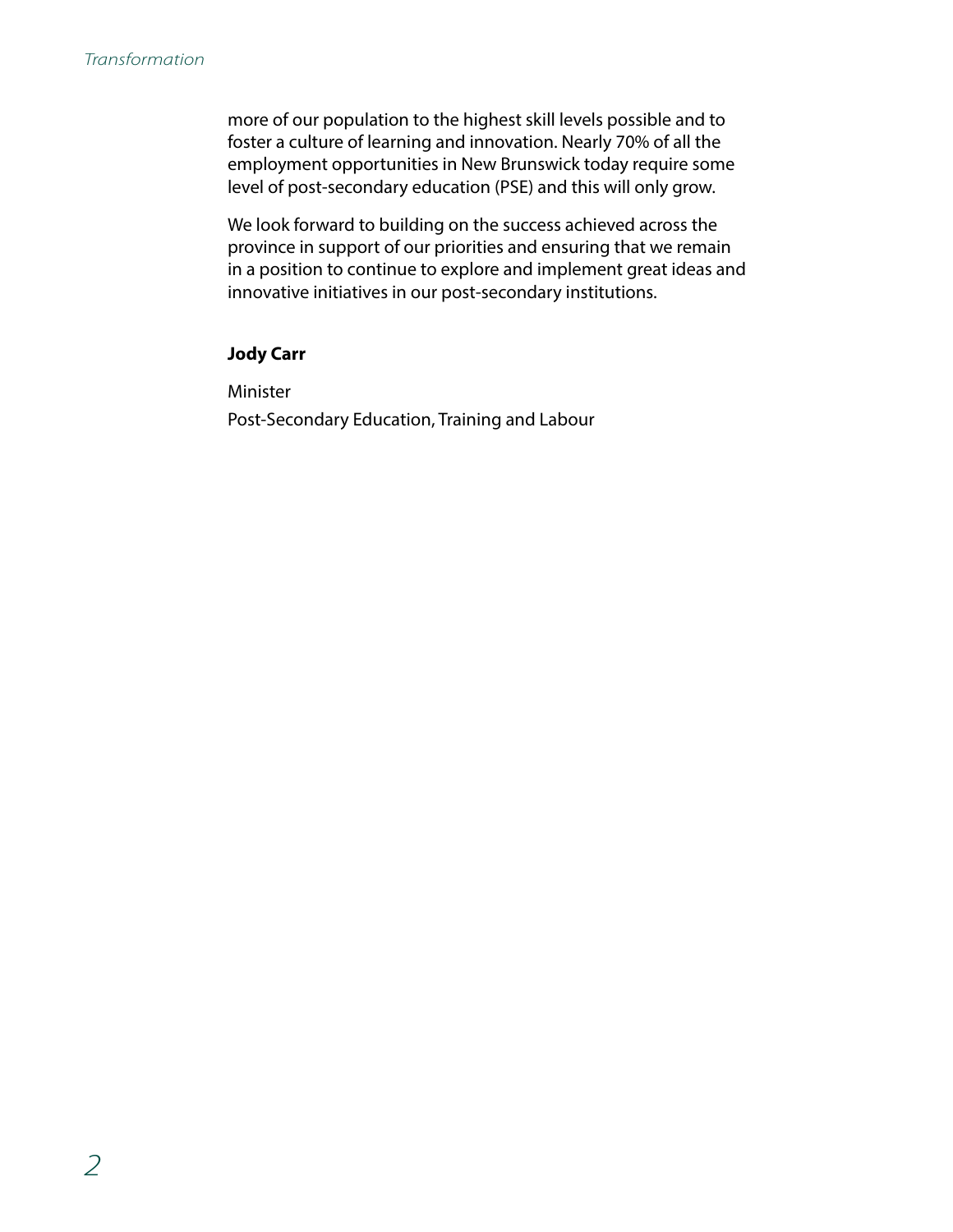## *Introduction*

Four years ago, the New Brunswick government launched an initiative aimed at transforming post-secondary education in the province to bring it more in line with today's realities and enable it to keep up with the latest trends and developments.

At that time, dozens of stakeholders from all sectors (government, institutional, business, industry, research and community) reflected on the issue and engaged in actions to move our educational institutions and the province as a whole towards a new vision of post-secondary education, one that better reflects the challenges facing New Brunswickers but also focuses on the innovation and drive that abound in this province.

Investments of more than \$26 million over the past four years and this collective resourcefulness gave rise to structuring projects, practical research, and inspiring initiatives that are now producing results. Already, profound changes in our perception of post-secondary education and its impact can be seen throughout the province. Institutions are collaborating more, real partnerships are being forged between industry and the post-secondary education sector, and new discussion forums for institutions have made it possible to align efforts more effectively and thus propel New Brunswick towards a new era of post-secondary education that is accessible and adapted to all.

Efforts have been divided into five main areas of activity:

- Access and success
- Internationalization of post-secondary education
- Credit transfers
- Collaboration
- Research and innovation

Structures aside, it's lives that we're changing and improving. Each individual who increases his or her capacity and achieves greater knowledge ensures a better future for our province as a whole, today and for many years to come!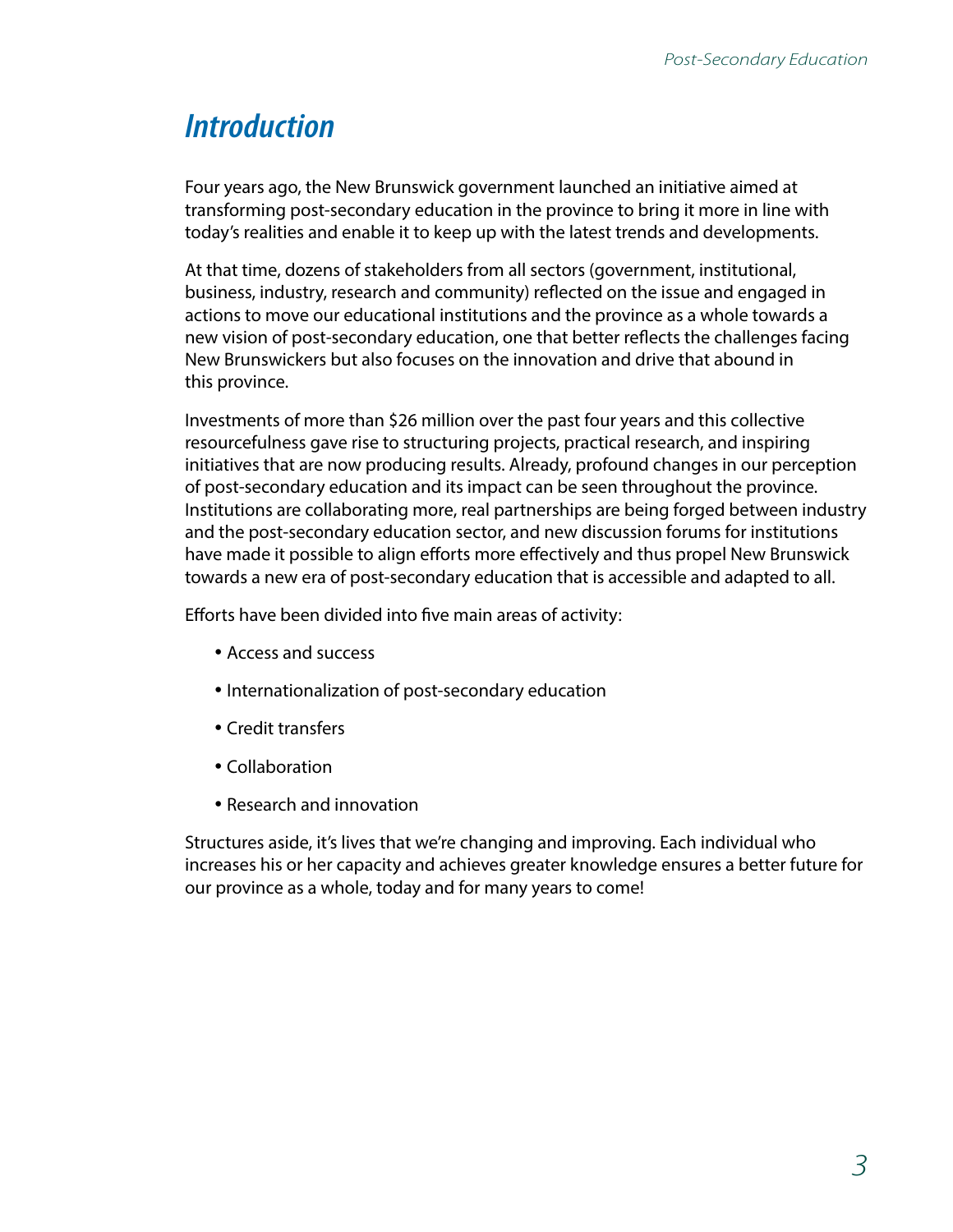# *Access and Success*

The first step in furthering the development of New Brunswick's human capital is to get more people educated. The second is to ensure that education becomes a lifelong project for all New Brunswickers.

When considered in this light, it may look easy, but reality is a different matter. Although a good number of high school graduates continue on to college or university or an apprenticeship, there are still many barriers to their realizing their dreams. The same can be said of those hoping to go back to school, college, or university when they are in the labour market or if they are under-employed or even unemployed.

Accessibility and success are among the cornerstones of our post-secondary education (PSE) system. We believe in the abilities of our citizens. We therefore have to level the playing field so everyone has an equal opportunity to participate in our province's growth.

The stories that follow provide an overview of the creativity we are capable of when the time comes to meet challenges. The various PSE stakeholders and the provincial government took a good look at the current situation and came up with some initiatives to ensure that our PSE institutions are inviting and welcoming to all. Here are a few examples.

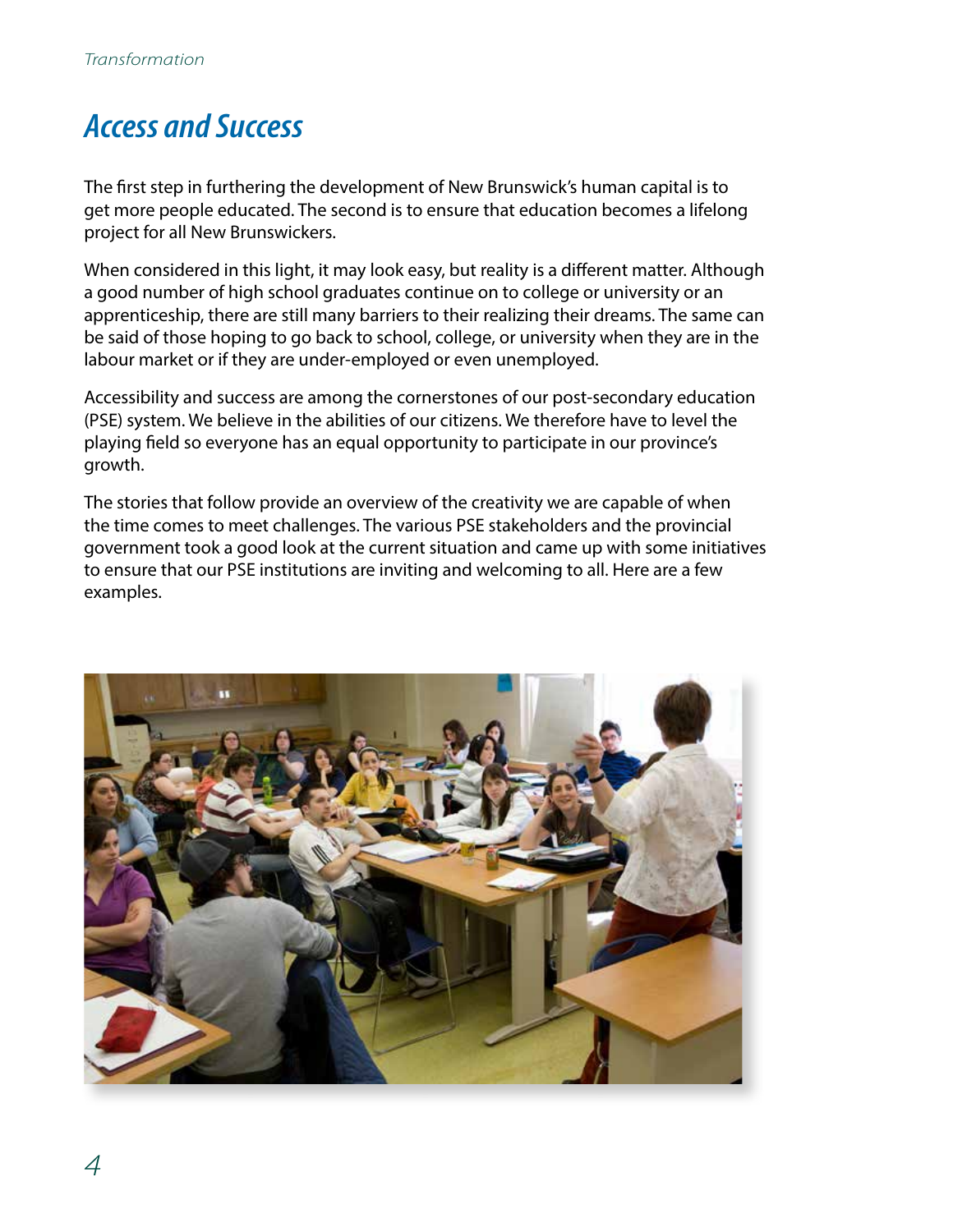### First, finish high school.

Preparing for post-secondary education and lifelong learning starts early and sometimes needs to be supervised. The New Brunswick government is committed to supporting organizations that are working on developing the most effective ways of enabling our youth to overcome challenges and equip themselves for life.

The University of New Brunswick in Saint John (UNBSJ) is very active in its community. In Crescent Valley, one of the city's disadvantaged neighbourhoods, this vitality has materialized through a series of programs for students from Hazen White-St. Francis school. The process starts in Grade 1 when they receive support from mentors who are actually UNBSJ students. They receive an hour of mentoring per week plus some additional time if their teachers think it necessary. This program has been in place for three years now, and for the past two years, every student from Grades 1 to 8 has had a mentor. Clear improvements in reading, writing, math and science have been noted. The most visible changes have been in behaviour and self-esteem. "For some of these kids, it's the only positive and engaging relationship in their lives," said Jennifer Carhart, principal of Hazen White-St. Francis School. "Our students want to stay in school because they want to meet with their mentor."

Changes in Provincial Assessment Scores from 2009 (pre-mentoring) to 2011 (since the mentoring program)

Grade 4 reading – 30% increase in the number of students performing at grade appropriate levels.

Grade 4 writing – 35% increase in the number of students performing at grade appropriate levels.

Grade 5 math - 45% increase in the number of students performing at grade appropriate levels.

Grade 8 math – 50% increase in the number of students performing at grade appropriate levels.

In 2011-2012, the province provided funding to support the high school component of the program. Students meet on campus twice a week after school for two hours. They have dinner on campus – family style – and discuss events from their day with fellow students and tutors. Then they meet with their mentors/tutors and work on assignments, homework or concepts they didn't fully grasp in the classroom. Students in this program were from Hazen White-St. Francis or Lorne middle school.

The goal is to get them thinking about post-secondary education and help them gain confidence and self-esteem. As for the UNBSJ students, they learn a lot about society in general, the differences that exist, and the importance of giving back to the community.

Community-based outreach services are also provided to ensure that parents have a better understanding of the issues and benefits of encouraging their children to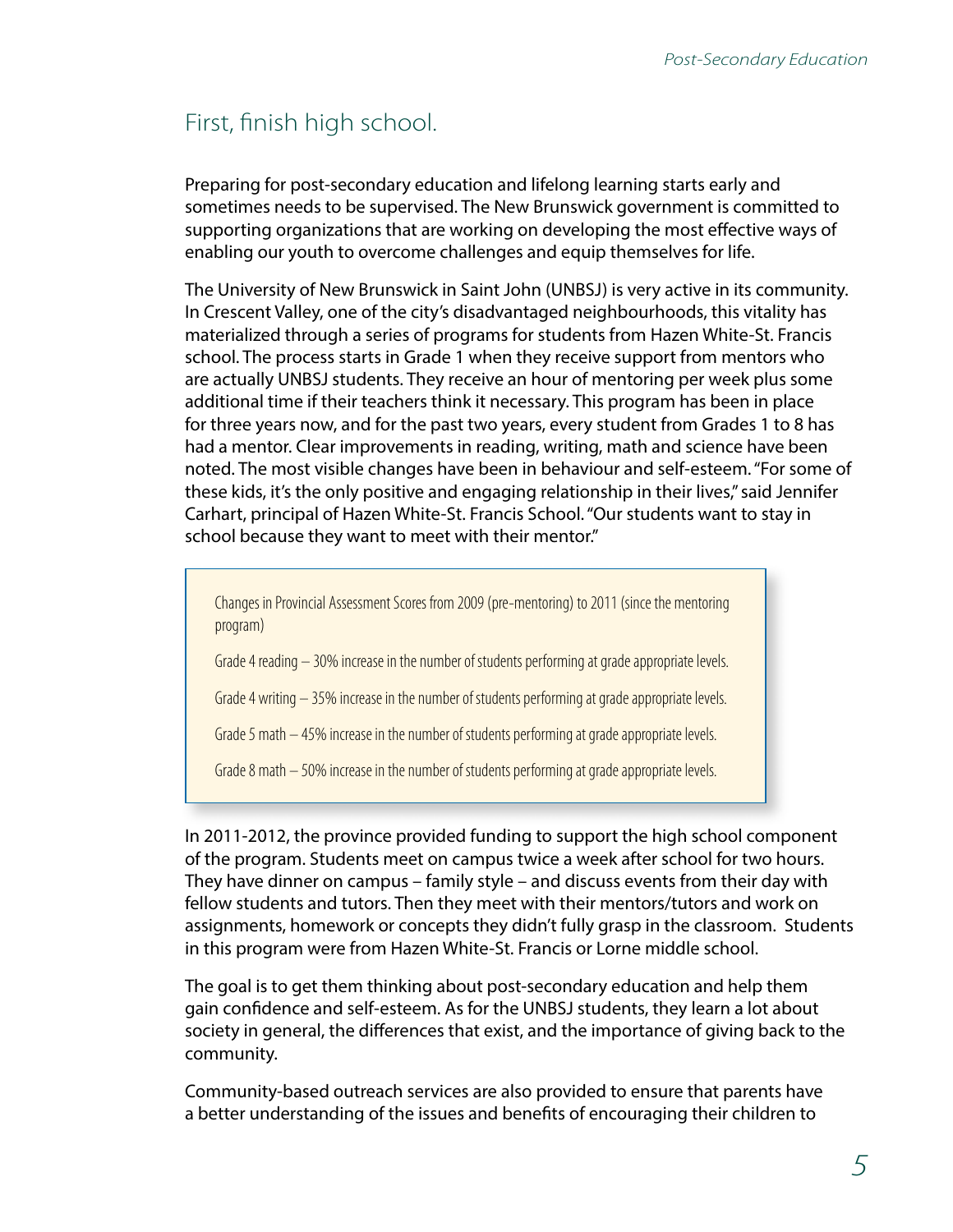pursue and persevere in their studies. The program coordinator basically goes door to door in the neighbourhood to get her message out. Meetings and workshops have been organized at UNBSJ for parents of high school students to explain what the program is about and to provide them with information about career choices, post-secondary options, and possible financial support for their kids if they choose to attend a university or college. It's just another way to help them gain access to a post-secondary education.

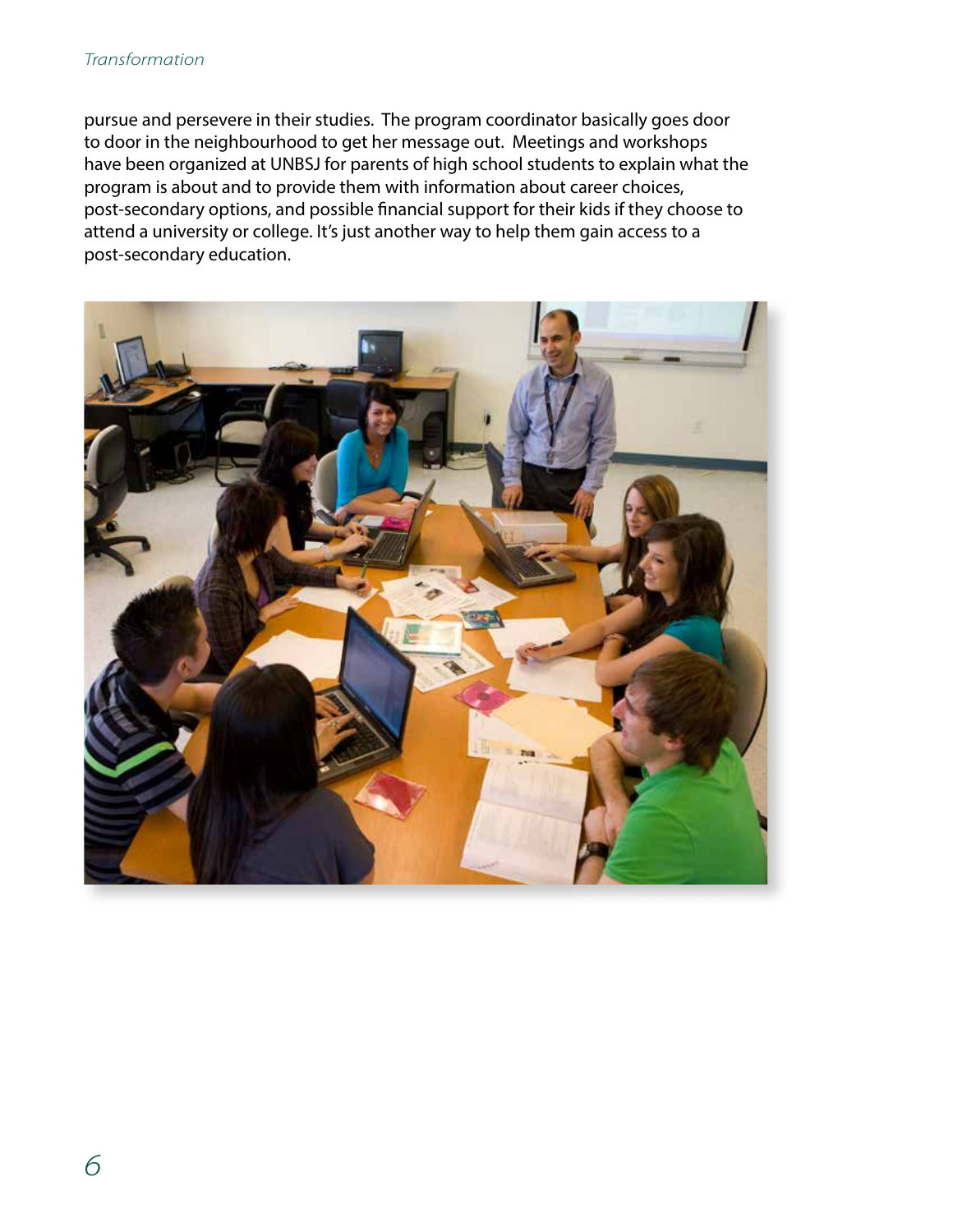#### For many reasons, not everyone has had the opportunity to finish high school within the school system.

This doesn't mean they won't want to earn a high school diploma at some point in their adult lives. The Collège communautaire du Nouveau-Brunswick (CCNB) therefore offers an upgrading program in all regions with a CCNB campus.

According to CCNB Chief Executive Officer Liane Roy, this program has a real impact on communities. "Our program helps reduce poverty by encouraging adults to pursue their training and minimize social costs caused by low levels of adult literacy," she said. One of the positive effects is increasing the acquisition of essential employability skills, such as reading, document use, writing, numeracy, oral communication, thinking skills, computer use and working with others. These skills are recognized as being essential for finding a place in the labour market. The participants in the program do much more than earn a diploma; they acquire the tools they need to participate fully in society.

"As a result, they increase their ability to pursue a post-secondary education and promote a culture of continuing education," Roy added. "And we know a better educated adult population generates more development opportunities."

Besides being free, the program is offered in the community rather than on CCNB campuses. Instructors are hired in towns and villages, and local institutions participate by providing CCNB with space for course delivery. Also, in an effort to fully meet client needs, courses may be offered during the day, in the evening, and by correspondence.

Here are the provincial registration figures for CCNB upgrading course for the current year:

243 students registered in regular daytime program.

292 students registered in the correspondence program.

155 students registered in the evening program.

The provincial government provided all of the funding for this initiative for three years and is now funding it at 50%.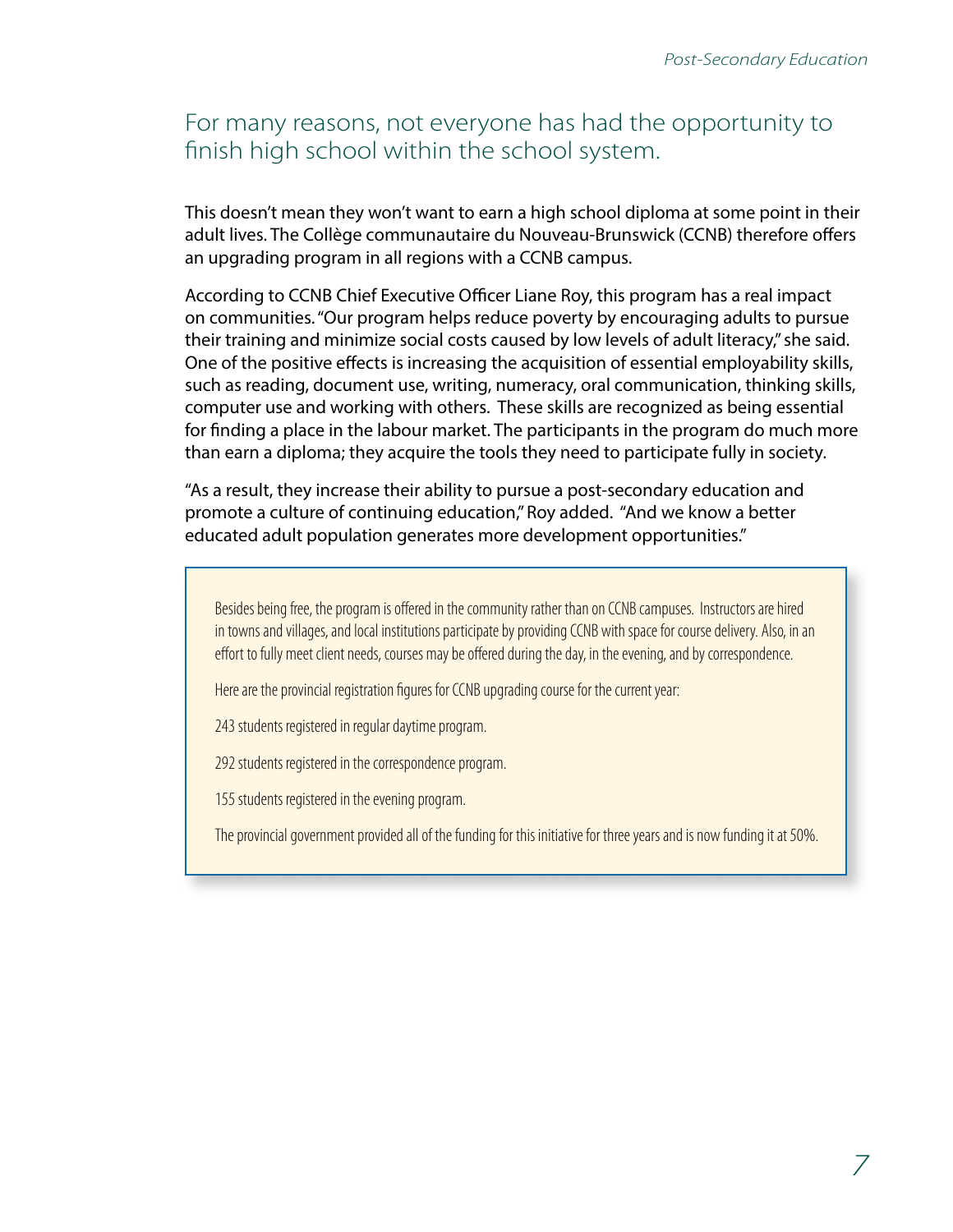## Having a high school diploma is very good, but other obstacles may arise.

A number of our institutions have taken a close look at the difficulties that certain groups of students run into. For the New Brunswick government, these initiatives are essential for encouraging everyone to participate in the economy and in society. To be admitted to St. Thomas University (STU) you must have a high school average of at least 70%. However, different family situations and the ups and downs of life mean that even though students may have the ability, they are not always able to deliver the goods. STU has implemented a program to support students with incoming averages between 60% and 69%. With the financial support of the province, *Learning for Success* is now in its third year.

Learning for Success – STU

All students in the program must take the course called *First Year Studies* over two semesters, along with four other regular university courses of their choosing. If they're struggling, the program coordinator offers them support. The university also has other services available to help students succeed, services such as tutoring, counselling, and financial advising. Students in the program must maintain a grade point average (GPA) of at least 2.0 to continue into the regular bachelor of arts program.

In 2011-2012, 35 students were enrolled in *Learning for Success*. Sixteen of them were able to continue directly into the second year of university. Even some of those who did not meet the GPA requirements plan to be back. STU Registrar Karen Preston says it's important to look beyond high school grades. "A number of factors can affect a student's high school grades," she said. "Through this program we've seen bright students who weren't able to work to their full potential in high school, owing to factors beyond their control, flourish at the university level."

#### Fitting in a diversified environment can be a challenge for some.

There are many reasons for this: the young adults who make up the majority of students at our institutions are a direct representation of our society, with all of its ups and downs. We're all striving to create a province and workplaces that are inclusive, stimulating and open. Our educational institutions have the same responsibility, and they're meeting that challenge exceptionally well!

Transitioning from high school to post-secondary studies is an exciting and challenging experience in itself, but for some of our students, the support they receive during this crucial time may determine whether or not they stay at a post-secondary institution or leave.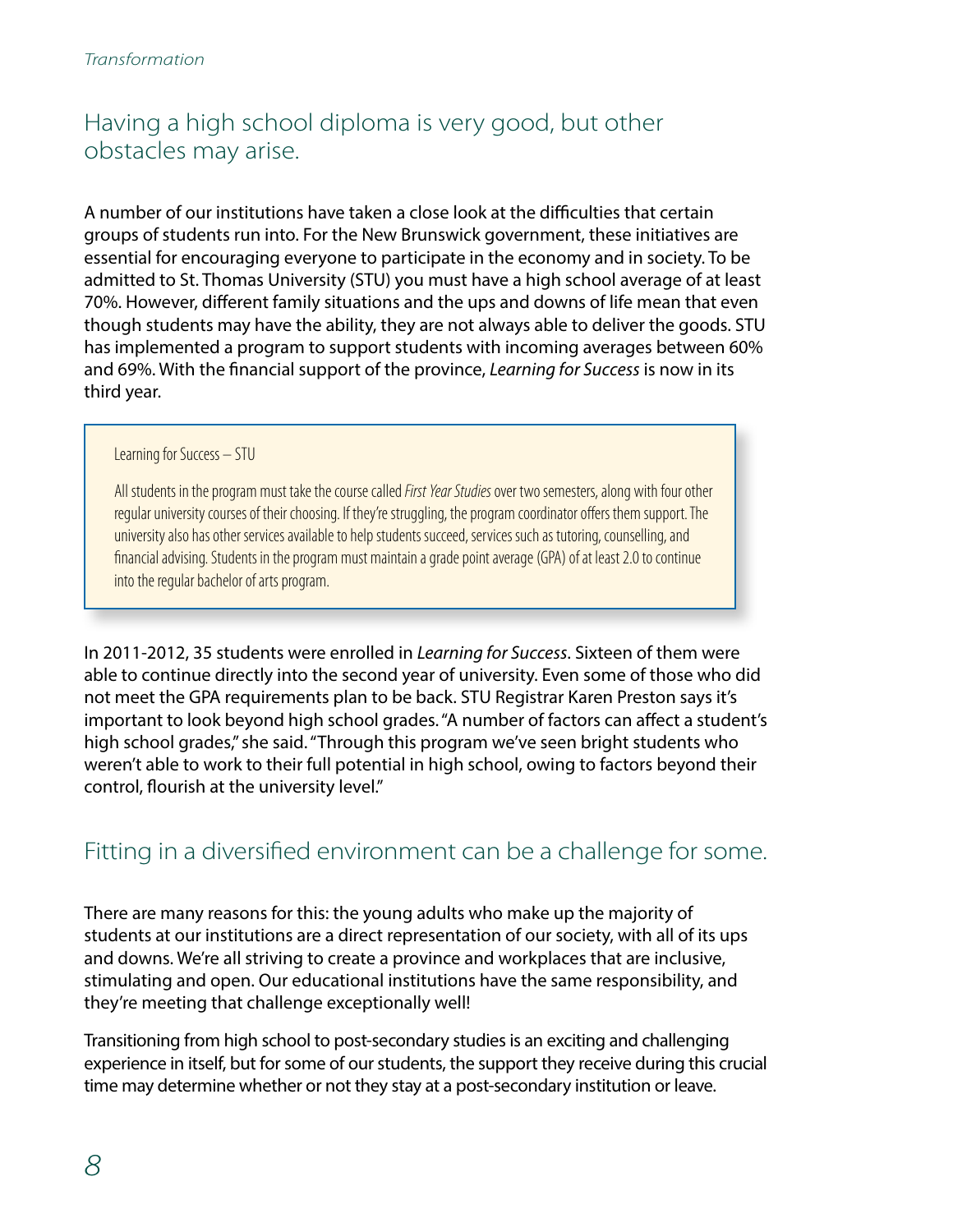To support its students, New Brunswick Community College (NBCC) has implemented some very specific programs.

The *Accommodation* program is there to facilitate integration and equal participation by students with disabilities of all kinds. It can offer tutoring services and scribes or readers for students who have a confirmed disability (physical and learning disabilities). In addition to working directly with the students, the program also seeks to change mindsets and educate all members of the college community about disabilities in general.



NBCC also recognizes the cultural challenge faced by Aboriginal students. To support these students, a provincial coordinator and four student advisors were appointed to build better ties between the Aboriginal communities and NBCC in order to facilitate the transition and enhance the experience of attending a college. The *Aboriginal* program offers support and guidance before and during the school year, helps in times of crisis, and strives to educate the entire college community in order to promote a better understanding of Aboriginal history and culture. "Having experts on Aboriginal culture is very beneficial for us, and they are a valuable resource when our students need them," said Mrs. Acott-Smith, Associate Vice-President of Student Development at NBCC. "We have elders coming in from time to time to offer guidance, we have the capacity to organize healing circles, and we have Aboriginal lounges. Student success is fostered by the fact that they're comfortable within their new learning community. Our Aboriginal student advisors are here to help with that transition."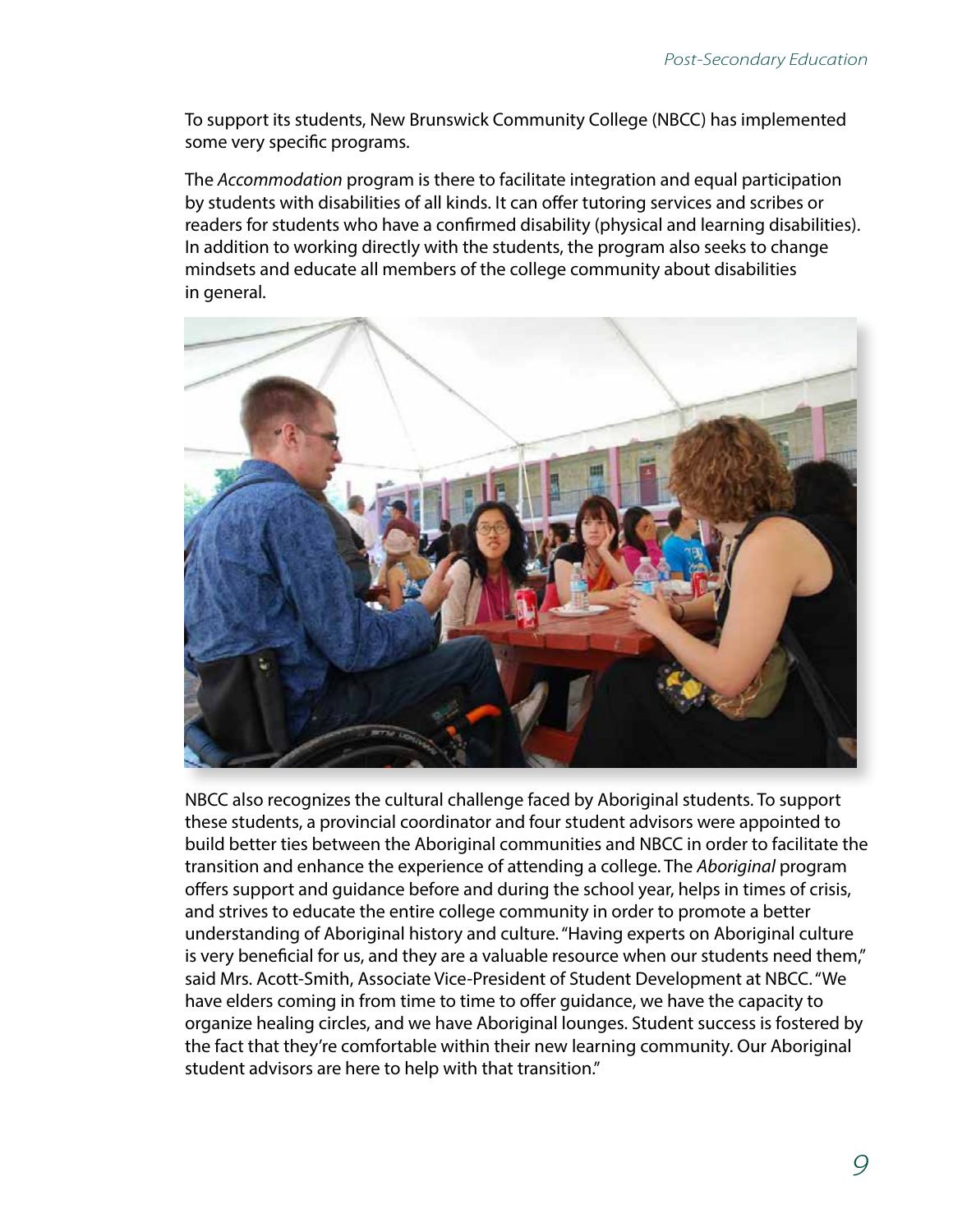For its part, the University of New Brunswick (UNB) has its own unique way to make sure our Aboriginal citizens can continue their education so all New Brunswickers can benefit from their abilities and knowledge.

UNB's Mi'kmaq-Maliseet Institute was established in 1981 and since then has been offering First Nations students guidance and support, as well as educational programs specifically for Aboriginal students.

More recently, with financial support from the New Brunswick government, UNB has expanded its approach by adding new resources. Students can now count on the wisdom, guidance and knowledge of an elder-in-residence. It is common knowledge that elders play a crucial role in leadership and mentoring in Aboriginal communities. UNB's elder-in-residence understands the academic world, but is also very connected to her Aboriginal culture and tradition.

UNB has also hired an Aboriginal Student Service Coordinator. This is the person students turn to for help on how to navigate through the university. She is also the advocate for Aboriginal students on both an individual and a community-wide basis.

To complete this triad, an Aboriginal Recruitment Officer has joined UNB as well. His role is to go out to high schools and First Nations communities to meet with potential students. He is also involved in researching and implementing means of retaining First Nations students at UNB.

"Our ultimate goal is to assure the survival and development of Aboriginal languages and culture," said Ann Sherman, Dean of Education at UNB. "We have a responsibility to do this. By understanding what those students need to be able to concentrate on studying and getting their first degree and later accessing graduate studies, we're enabling whole communities to prosper and be stronger."

UNB has also developed degree and certificate programs designed specifically to meet the needs of First Nations communities and students. Its elementary teaching program had 78 enrolments in September 2012, and the business administration certificate program had 33 enrolments.

We also have to realize the student population faces the same challenges as the general population when it comes to learning disabilities, mental health issues or the participation of persons with a disability.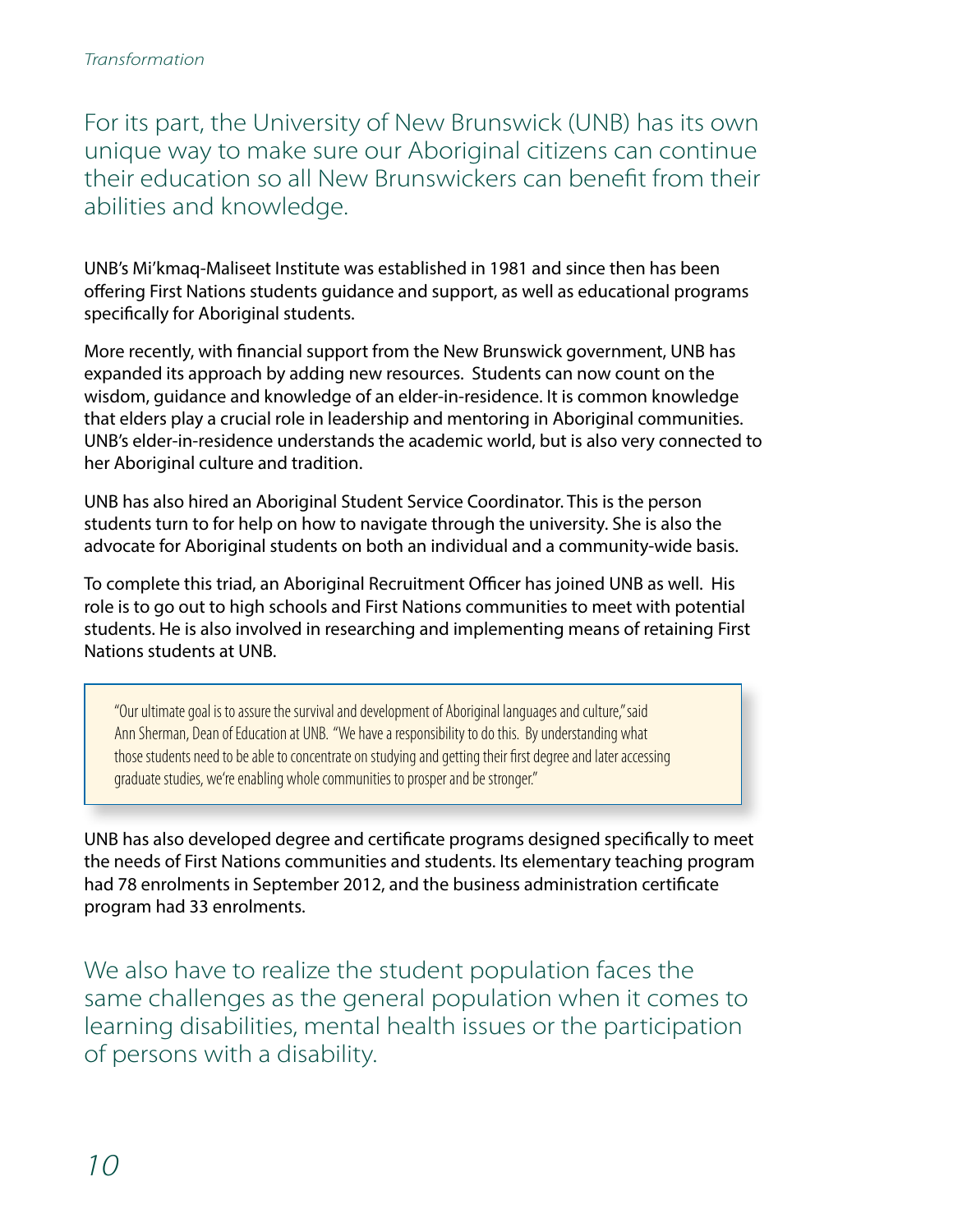To be successful at the post-secondary level, these issues have to be addressed. The New Brunswick government believes the approaches developed by some of our institutions promote greater inclusion for all.

At the Université de Moncton (U de M), as elsewhere in the province, the number of students with learning difficulties and disabilities has increased over the past few years. The situation in schools is such that many of these students have been able to perform well and access post-secondary studies. Now, the key is to ensure that their passage to a university environment is successful as well.

From 2010-2011 to 2011-2012, the number of students diagnosed with a disability has gone from 96 to 118, for an increase of 19%. When taking into account those who have accessed existing services but have not been diagnosed, the number rises to 145 for 2011-2012.

Students' success is obviously linked to their interaction with the professor. That's where U de M decided to focus and be creative. The New Brunswick government helped to fund training for faculty. This training identifies the various types of learning difficulties and disabilities, historical data on the arrival of these students in the university classroom, and the services offered by the institution. This three-hour workshop, which can be taken in person or online, is offered at least once a year on each of the university's three campuses. In addition, modules on various difficulties and disabilities are available online, enabling professors to access the information at any time.

"It was important to recognize these situations and to provide tools for our faculty to help students in their efforts to gain knowledge," said Carole Essiembre, Coordinator of the program to help students succeed. "There is no decrease in requirements for the students; we simply offer them the tools they need to succeed."

For its part, Mount Allison University (MTA) has taken a leading role by deciding to deal directly with mental health problems affecting the student population. "We know in 75% of cases, onset of mental health problems will occur between the ages of 14 and 24," said Ron Byrne, Vice-President of International and Student Affairs at MTA. "This is our clientele. We have a responsibility to take action. It is estimated between 20% and 30% of post-secondary students will struggle with mental health issues during their studies."

There are various initiatives designed to help students. *Beautiful Minds*, a virtual discussion group focused on mental health and wellness issues, is becoming more and more popular. From 2009-2010 to 2011-2012, the number of posts on the site jumped from 269 to 1038. MTA explains this phenomenal increase by the fact that *Beautiful Minds* is anonymous and moderated, which allows for serious conversations in a safe environment.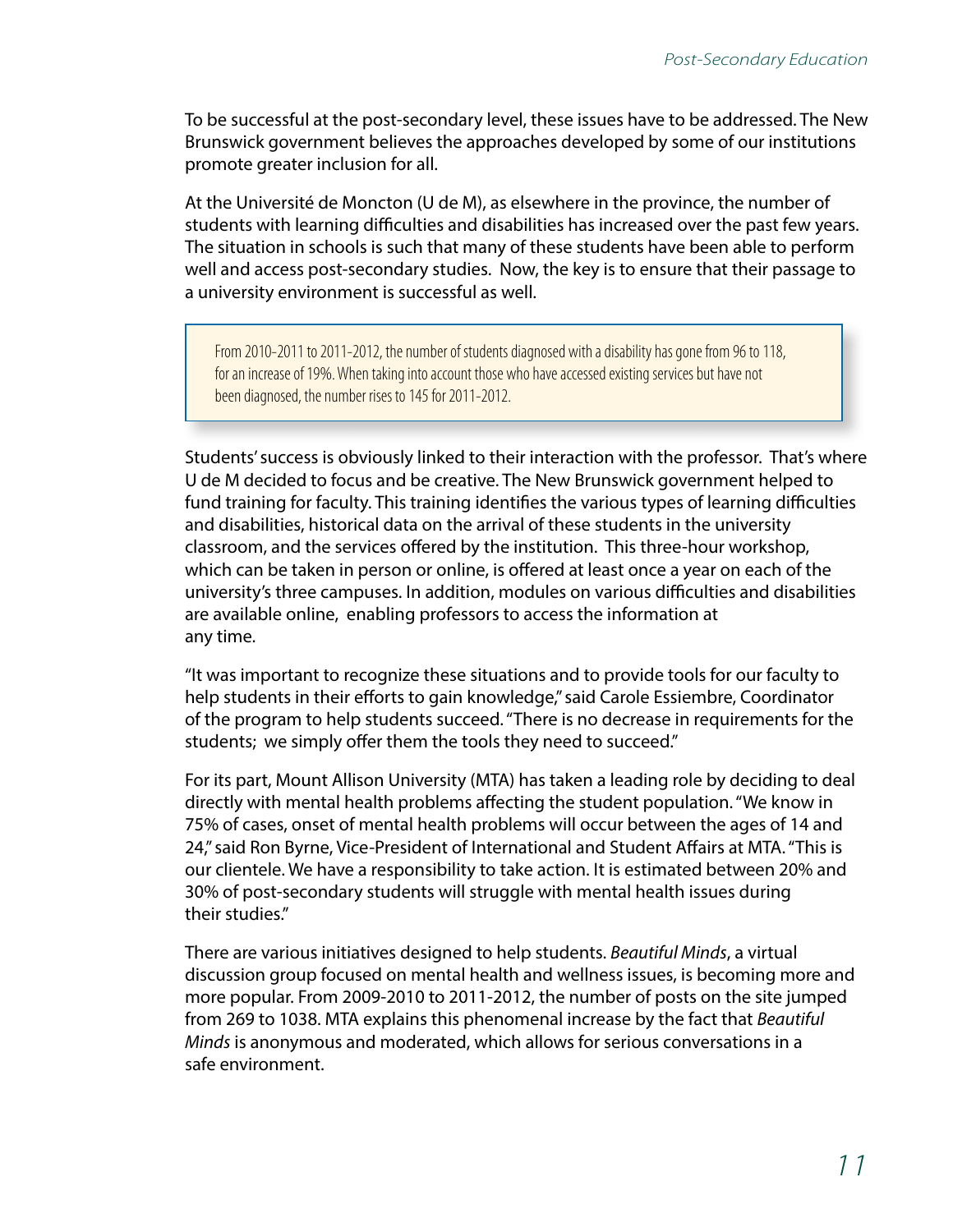The program *Changing Your Mind* also includes initiatives aimed at creating awareness and acceptance. For example, an activity called *Blue Monday* was held on January 23, which is considered the most depressing day of the year. Kiosks, bright colours, music, everything was in place to make it a fun day and to make people more aware of mental health problems and what can be done to help.

Wanting to share best practices with others and develop a common discourse and stimulate discussion, MTA, in partnership with the provincial government, organized a conference on the subject in April 2012. The *Student Mental Health: Partners in Accessibility Conference* was a huge success. It brought together people from New Brunswick and the other Atlantic provinces who helped to identify the scope of the challenge. All agreed on the importance of ensuring a smooth transition between high school and post-secondary institutions and also on the fact that support has to continue throughout the years spent at university or college.

#### http://www.mta.ca/smh/en/conference/speakers/

UNB wanted to make sure students living with a disability could take part in student life just as other students do. If you go to the third floor of the Harriet Irving Library at UNB in Fredericton, you will find an alcove that has been transformed into a technological sanctuary. There are four computers, small workstations and even a closed office. Welcome to the accessibility lab for disabled students. This is where students with disabilities can find the help they need to be more successful at university. "We have this lab, and we also have three other accessible computers in the learning commons area on the first floor of the library," explains Andrew Daley, Coordinator for Assistive Technologies at UNB. "Students can come here to work on our computers which are equipped with special software designed to assist them in compensating for their disabilities. We can also help them by digitalizing their manuals or reference material. It makes a huge difference for them; they can concentrate on their actual work. This means they might complete their degree in the same number of years as most other students."

The centre and other improvements made by UNB are helping to end the isolation previously experienced by some students. "When the only place that is fully accessible to you is your dorm room, there's a good chance that's where you'll spend most of your free time," said the coordinator. "But that's not what university life is all about! It's about making new friends and having challenging discussions that will help develop your critical thinking. We're making this more and more possible for students with disabilities."

UNB's efforts were rewarded in 2012-2013 as five students with disabilities enrolled in graduate programs.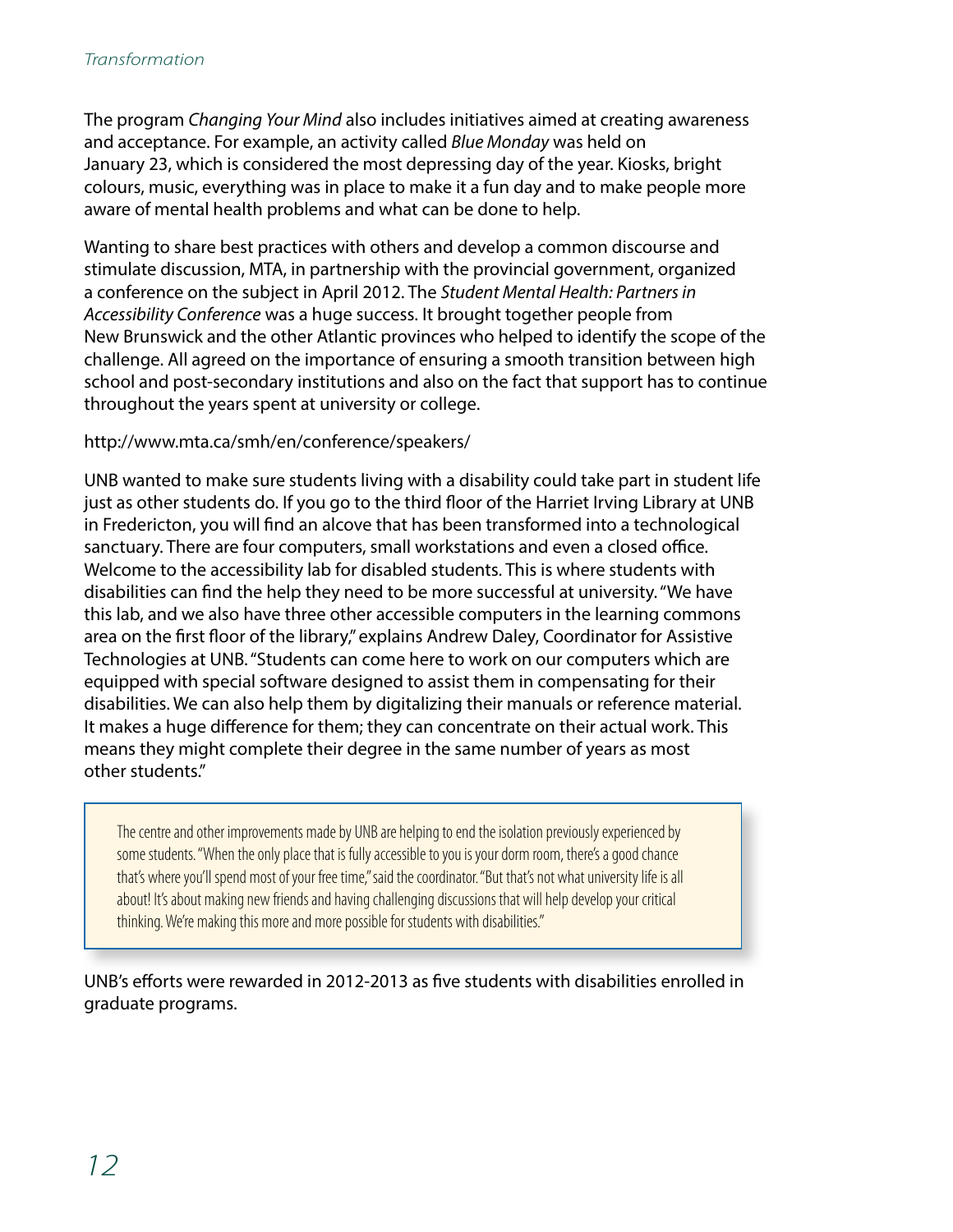

#### We also need to know when to intervene.

At New Brunswick's College of Craft & Design, a range of initiatives have been developed to assist students from various backgrounds and for those experiencing diverse challenges. Two examples are:

Sound booths have been purchased to assist students who use programs such as *Dragon Naturally Speaking* for PC or *Dragon Dictate* for Mac which enables one to dictate into a computer or laptop and the software will actually "type " the dictated text. For students with literacy issues, dyslexia or difficulties keying, using this software in the normal college environment is impossible due to noise levels. The sound booths provide the ideal sound-dampening levels to enable students with this software to dictate written papers or project work during college hours. All students may benefit from this if they have laptops with this software.

An Aboriginal advisor works with First Nations students throughout their lifespan in the college. The advisor is involved from the recruitment stage through application and on into the college lives of these students. The advisor provides a necessary link between First Nations Communities, the college, and various funding and support organizations. These activities help with retention and student success while cross-cultural awareness events and opportunities are promoted by the advisor and include international, First Nations and other students to ensure a welcoming, caring and understanding college community where all feel comfortable and empowered.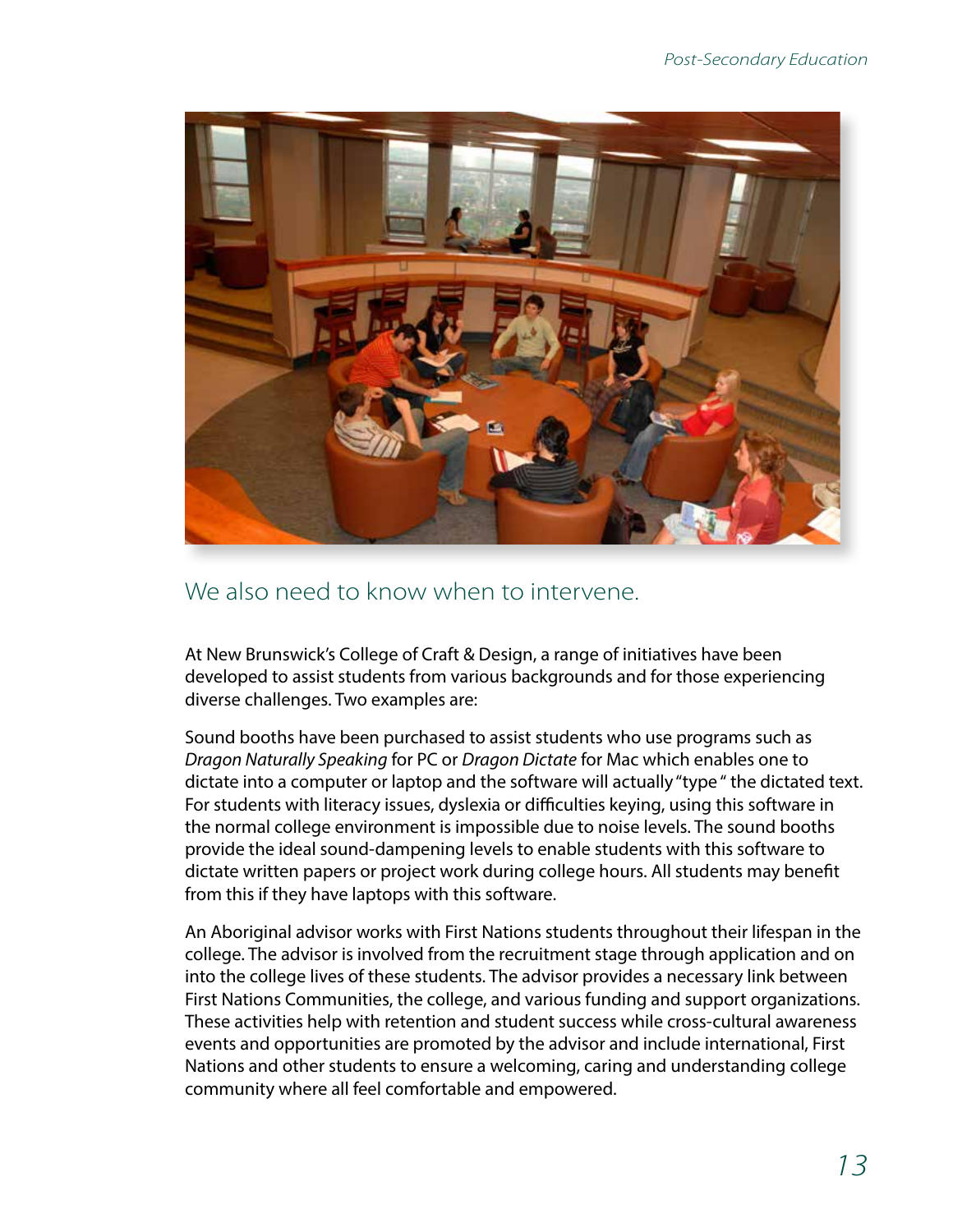#### Lastly, we obviously have to lend a hand to students from rural areas who are still under-represented at our colleges and universities.

Historically, students from rural areas have been less inclined to opt for a post-secondary education. While several reasons for this have been identified, two are predominant: the lack of a traditional post-secondary education and a misconception about the financial aid programs available to students from low-income families.

U de M and Mount Allison each decided to study the situation more closely in an attempt to ensure potential students and their families receive credible and solid information to guide them in their decision making. These initiatives are funded by the provincial government.

At Mount Allison, the project specifically targets young men. Information sessions are held in communities for students and parents in order to explain what university life is all about. Those who wish to further consider the possibility are then invited to a summer camp. "Our objective is to tell them and show them they too can consider attending university just like our other students," explains Ron Byrne, Vice-President of International and Student Affairs.

At U de M, the focus is on both women and men. The idea is to explain to students and their parents the ins and outs of life on a university campus, because the financial aspect is often a considerable impediment. Videos are used to attack the question head-on. The first one provides an overview of the student aid division at the university, and the second one presents testimonials from students who successfully managed the financial challenges they faced. In an effort to develop a culture of post-secondary education, a strategy is being developed to work with entire communities.

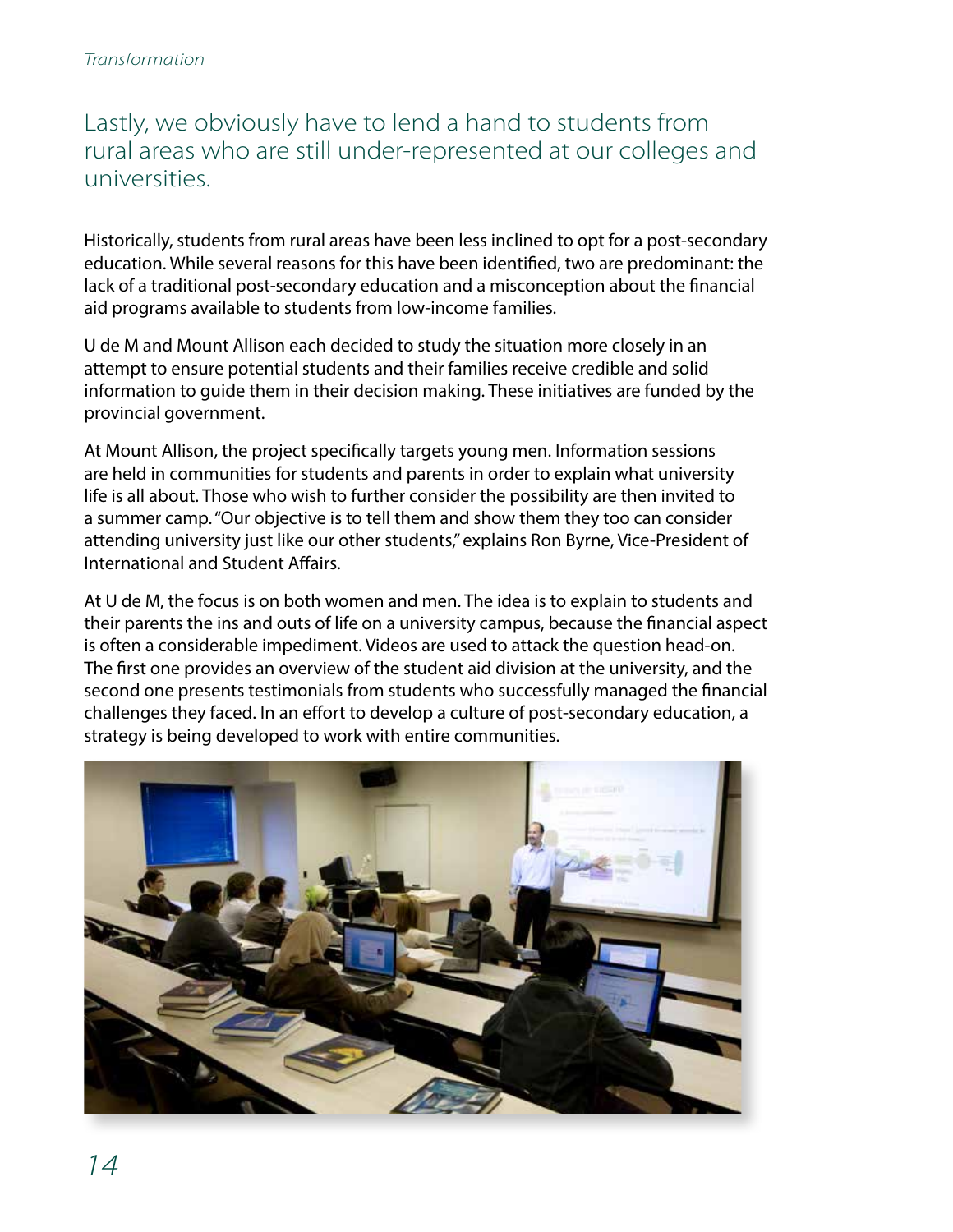## *Internationalization of Post-Secondary Education*

#### Post-secondary institutions are ideal venues to make new discoveries and become more open to the world around us.

Each year, thousands of international students attend classes at our universities and colleges or receive training that has been thought out and developed here.

Internationalization of post-secondary education includes: international students choosing to study at our institutions, New Brunswick students going abroad for new experiences, and our institutions' activities on the international scene across sectors.

The province welcomes increasing numbers of international students. They come from around the world and have a lasting impact on our overall perspective of the world around us. The economic impact is calculated in the millions of dollars. In 2010, international students injected more than \$93.5 million into the provincial economy, which is equal to a contribution of nearly \$67 million to the GDP and more than 1,000 jobs in the province.

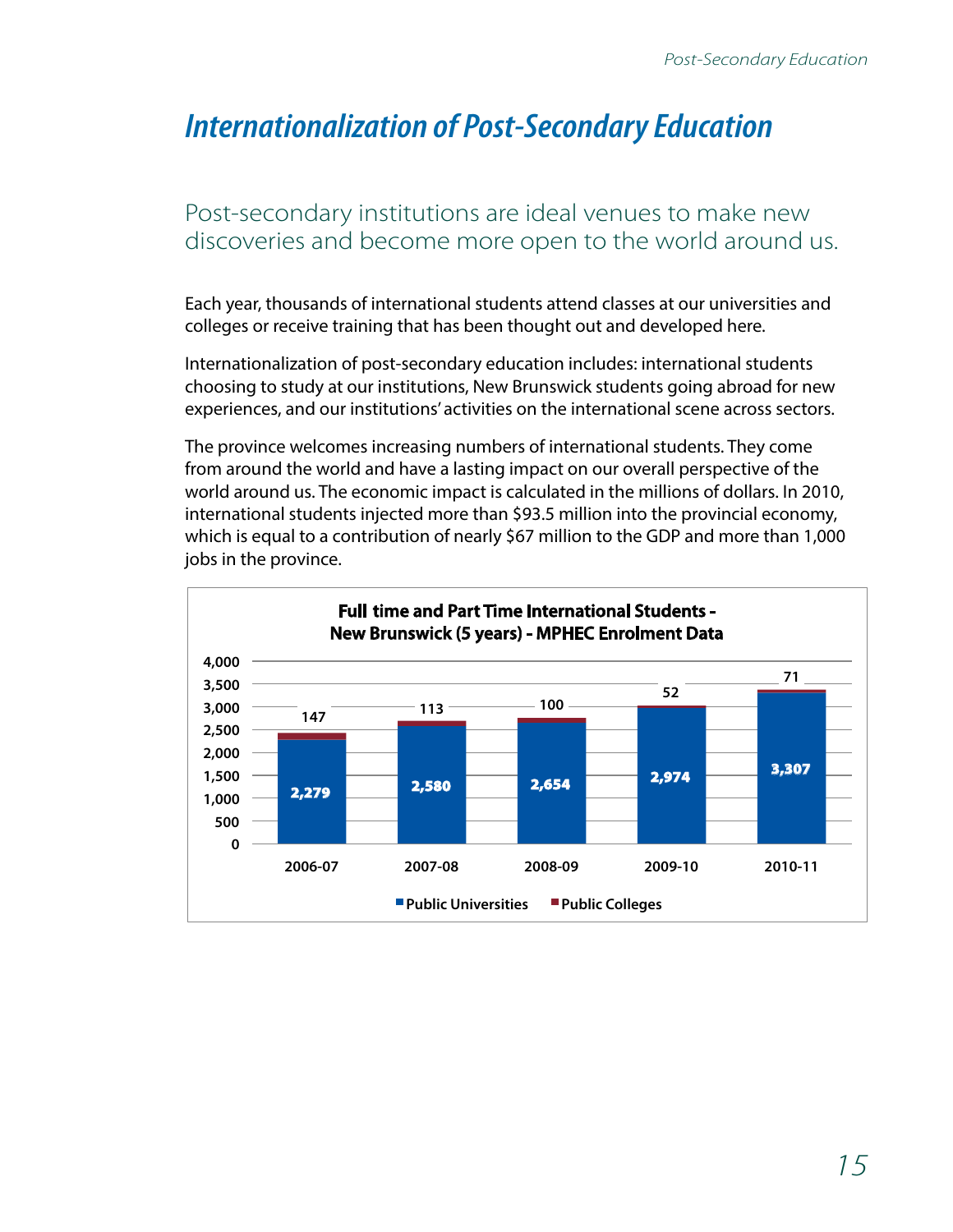A number of initiatives have been developed to make our knowledge available to the world and to enable our students to see what's going on elsewhere.

For instance, students from the various CCNB campuses have access to sessions in other countries that are organized by the college and meet program requirements. Every year, between 20 and 25 students head out for periods of at least eight weeks to enhance their overall knowledge and learn more about a new culture. "We help them prepare by offering them a workshop before they leave on cultural differences and how to act," said Sonia Michaud, the Director responsible for International Affairs at CCNB. The programs available include business, cooking and the environment. When they return, these students enter the workforce. Employers find these new employees demonstrate maturity and are able to suggest solutions or implement techniques that are new to the province.

CCNB is also working towards offering programs abroad. For example, a complete information technology course is offered in Cameroon. On-site instructors have been trained at CCNB and the program content is the same as what's offered here in New Brunswick. Students receive an authentic Canadian diploma. Nearly 100 residents of Cameroon are awarded a CCNB diploma each year. "In addition to allowing us to share our knowledge and generate additional revenue, this program enables our instructors to gain incredible experience and help them have a broader understanding of their area of specialization," Michaud said.

This new reality is changing the face of our campuses for the better, and we want to continue to welcome people from around the world.

Having these students here enriches the post-secondary experience and anchors the province firmly in a reality where borders are gradually fading away from our conception of the world.

The Université de Moncton is a destination of choice for international students who want to study in French, and the sustained recruitment efforts are paying off. Over the past three years, the international student presence has grown by 20%. Such students now number 716 and hail from 42 different countries, representing 14% of U de M's total full-time student population.

In Edmundston, the increase in the number of international students has required some adjustments. "We sometimes have to review how we do things to accommodate our international students," said François Pelletier, Director of Student Services at the Edmundston campus. "For example, in certain cultures, you have to speak directly to people to communicate information. That means we have to make some adjustments."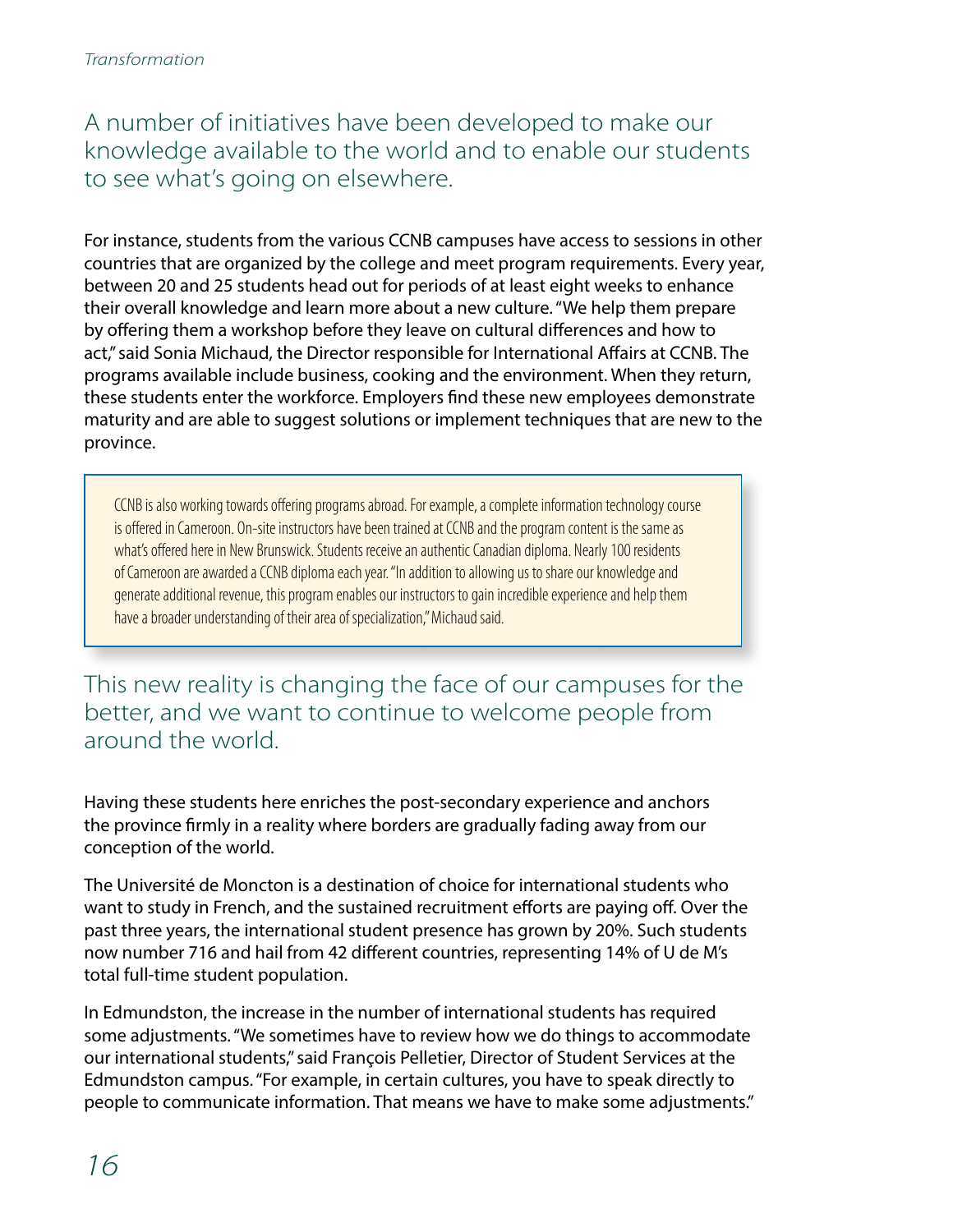In order to ensure a successful integration into Canadian university life, but also into the community, various programs have been implemented. In Edmundston, for instance, all international students are paired with a family. That way, they have an off-campus contact, as well as an opportunity to experience life in a different way.

In Shippagan, the number of international students has also grown over the past few years. There too, the new reality has required some adjustments. "Our students have told us the integration on campus has gone smoothly, but that there have been a few problems in the community," explains Denise Haché, Director of Student Services at the Shippagan campus. "That's why we hired a person who assists them when they arrive by helping them find a place to live, buy groceries for the first time, and so forth. In addition, we have a twinning program whereby each new international student is paired with a Canadian student and another international student. This way, we ensure the new student has contact persons, and this helps break the isolation."

This inflow of international students is the result of the ongoing efforts of our institutions, and the government continues to encourage them to be a presence on the international scene.

In July 2012, St. Thomas University and the University of New Brunswick welcomed 18 guidance counsellors from eight different countries. This special three-day tour was organized to give the counsellors a new perspective on the two universities, as well as show them the cities of Fredericton and Saint John.

"It's an approach that's used more and more by universities around the world," explains Ryan Sullivan, Director of International Recruitment at STU. "Those counsellors have a great influence on the students and parents with whom they work. When they go back home, they can talk about us knowledgeably."

Results in terms of new registrations can take two to three years to materialize, but recruitment officers working in the regions the counsellors are from are already seeing a difference in how they are received. "We've created relationships, and when we go to the schools we're already seeing a difference," Sullivan said. "This gives us a chance to interact more with students and parents."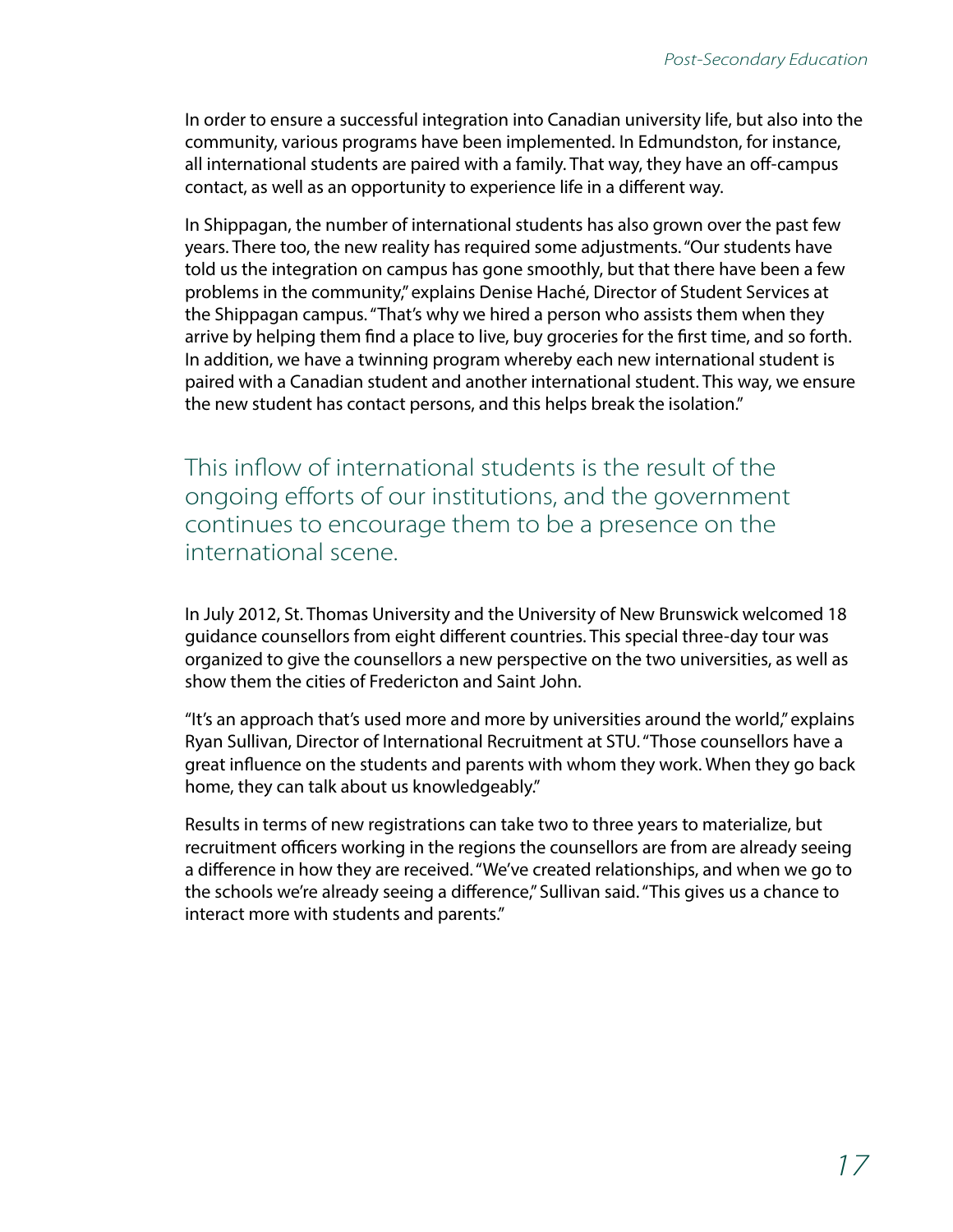

# *Credit Transfers*

Mobility is a concept we are hearing more and more about: mobility of workers, mobility of resources and mobility of brainpower, but what about mobility of prior learning? For existing students and those who want to return to the classroom to pursue a post-secondary education, mobility of acquired knowledge can represent a major hurdle to their personal development.

In years past, students wanting to switch post-secondary institutions, even within the province, were faced with lengthy procedures to get their prior knowledge recognized. Quite often, those students also had to extend their study period to meet the requirements of the new educational institution. When you consider the cost of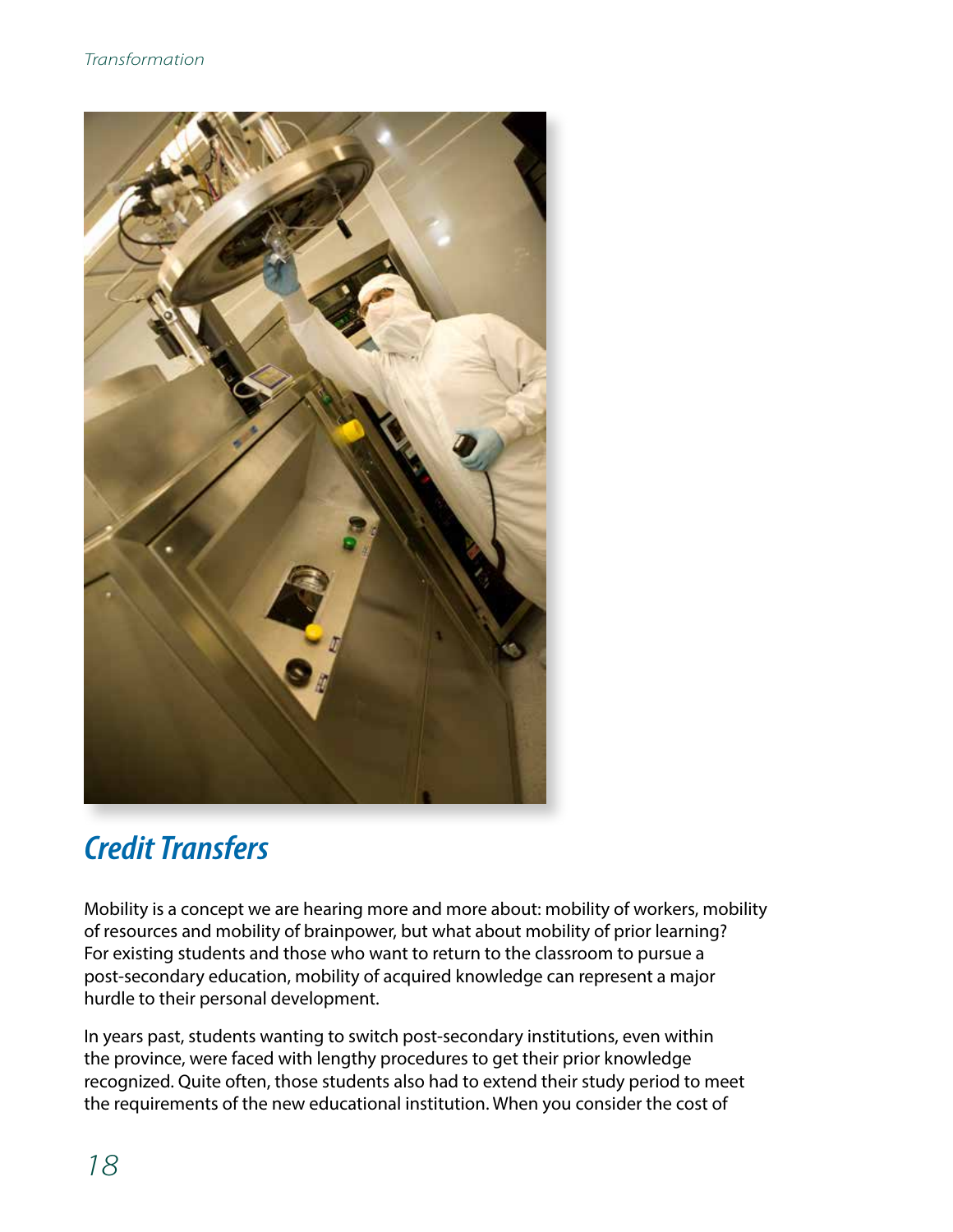acquiring an education, such a possibility was far from encouraging.

With funding provided by the New Brunswick government for the transformation of post-secondary education, the New Brunswick Council on Articulations and Transfer (NBCAT) was set up. This council relies on the participation of New Brunswick's university and college vice-presidents. With these key players around the same table, decisions are made quickly and progress is made. The Department of Post-Secondary Education, Training and Labour provides administrative and technical support for both the Council and its Contact Persons' Committee.

Over the past four years, New Brunswick's post-secondary institutions have joined forces to facilitate student mobility. As a result, full time students, those considering returning to the classroom, and anyone wishing to continue learning can easily see how courses taken previously may be recognized by another post-secondary institution in the province so they can build on what they have already learned.

Exchanges between institutions have also led to the creation of the New Brunswick Credit Transfer Portal. This portal is designed to simplify the process of searching for recognition of previous training. It is a work in progress because each time a course is recognized by another institution, the equivalence is posted online, and it becomes applicable to all. These exchanges are made at all levels: between universities, between colleges, and between universities and colleges. [http://portail.catnb.ca/](http://portal.nbcat.ca/Home.aspx)

This new collaboration provides more freedom of movement for everyone: from full time students to those who are working and looking at options to complete their education. In addition, as a further support to learners, the NBCAT, in collaboration with the Prior Learning Assessment and Recognition Action Group (PLAR), encourages the appropriate and efficient delivery of prior learning assessment and recognition. [http://nbplar.ca/](http://nbplar.ca)

The good will expressed by all institutions quickly resulted in a number of examples of collaboration that serve all learners in the province first and foremost.

The New Brunswick government sees these initiatives as a way of building our capacity to train a highly skilled workforce.

U de M and CCNB strengthened their collaborative efforts by announcing the establishment of two new articulated programs: the applied bachelor's degree in Client Relations Management and the applied bachelor's degree in Financial Services Management. At the University of New Brunswick in Saint John (UNBSJ), articulated programs are offered in the fields of health sciences and administration.

First of all, what is an articulated program? "In our case, it's a program where students complete part of their studies at the CCNB and the other part at U de M," said U de M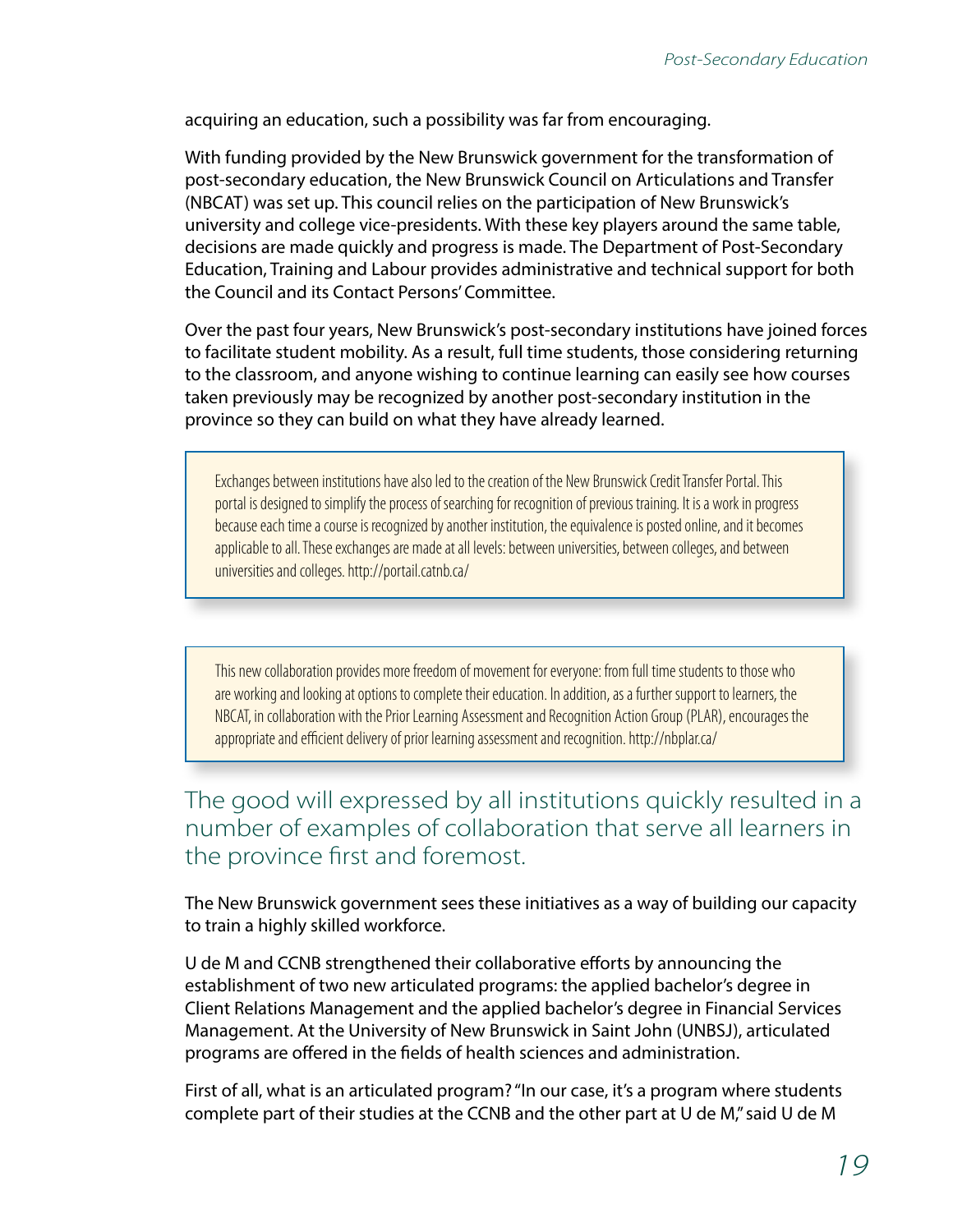Registrar Pascal Robichaud. "As for applied bachelor's degrees, they're granted after two years at college and two years at our university. This concept enables us to better meet the needs of students who have just left school, as well as those workers wishing to return to the classroom. The university recognizes all knowledge gained at an accredited post-secondary institution is transferable."

The college-university concept is interesting on several fronts. Some students begin a program at the college level with no intention of transferring to the university, but decide along the way they want to pursue their education. Suddenly, this is possible and easier to do. Imagine the possibilities! The same holds true for employees who already have a college diploma and want to upgrade their knowledge to the bachelor's level.

UNBSJ Registrar Mark Bishop already sees the NB Council on Articulations and Transfers [\(http://nbcat.ca/\)](http://nbcat.ca/) as the starting point for a new vision of post-secondary education. "On our campus, we have health sciences programs offered with NBCC and other institutions, and we have a university hospital in our backyard," he said. "Recently, Dalhousie University established a satellite medical program here. All of these initiatives create an environment where possibilities for collaboration are endless. The work being done on credit transfers is paving the way for greater collaboration among institutions."

This is just the beginning. The province is encouraging institutions to look at possibilities for articulated programs in administration, engineering and nursing. Other ideas of this type will evolve as a greater number of stakeholders come to understand the notion of credit and knowledge transfers.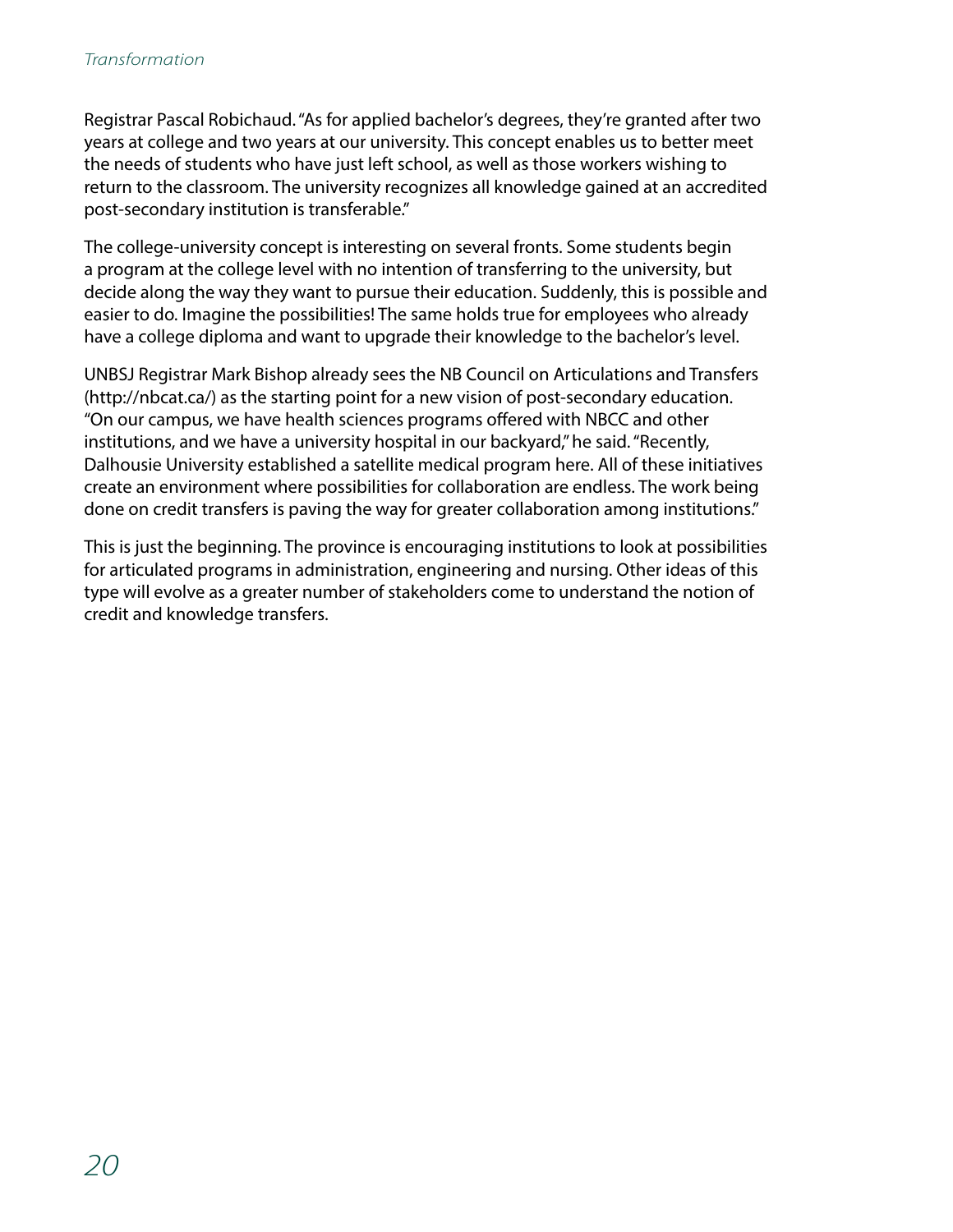

## *Collaborative Groups*

Post-secondary education is one of the keys to greater prosperity in this province. To reach this objective, all parties must align their efforts and ensure a natural, consistent link between training and labour market needs. Consequently, additional communication channels needed to be opened between education and industry stakeholders. Where they were non-existent, all of the parts needed to be created.

That was the impetus that led the Department of Post-Secondary Education, Training and Labour to invite the various partners to get together on a regional basis and consider the best ways to link training more effectively with the needs of the labour market.

Six regional groups were set up to identify the needs specific to their region by taking into account their local institutions, their community profile, and the reality of employers. There are many ways to tap into the strengths a community has. The following are just a few examples.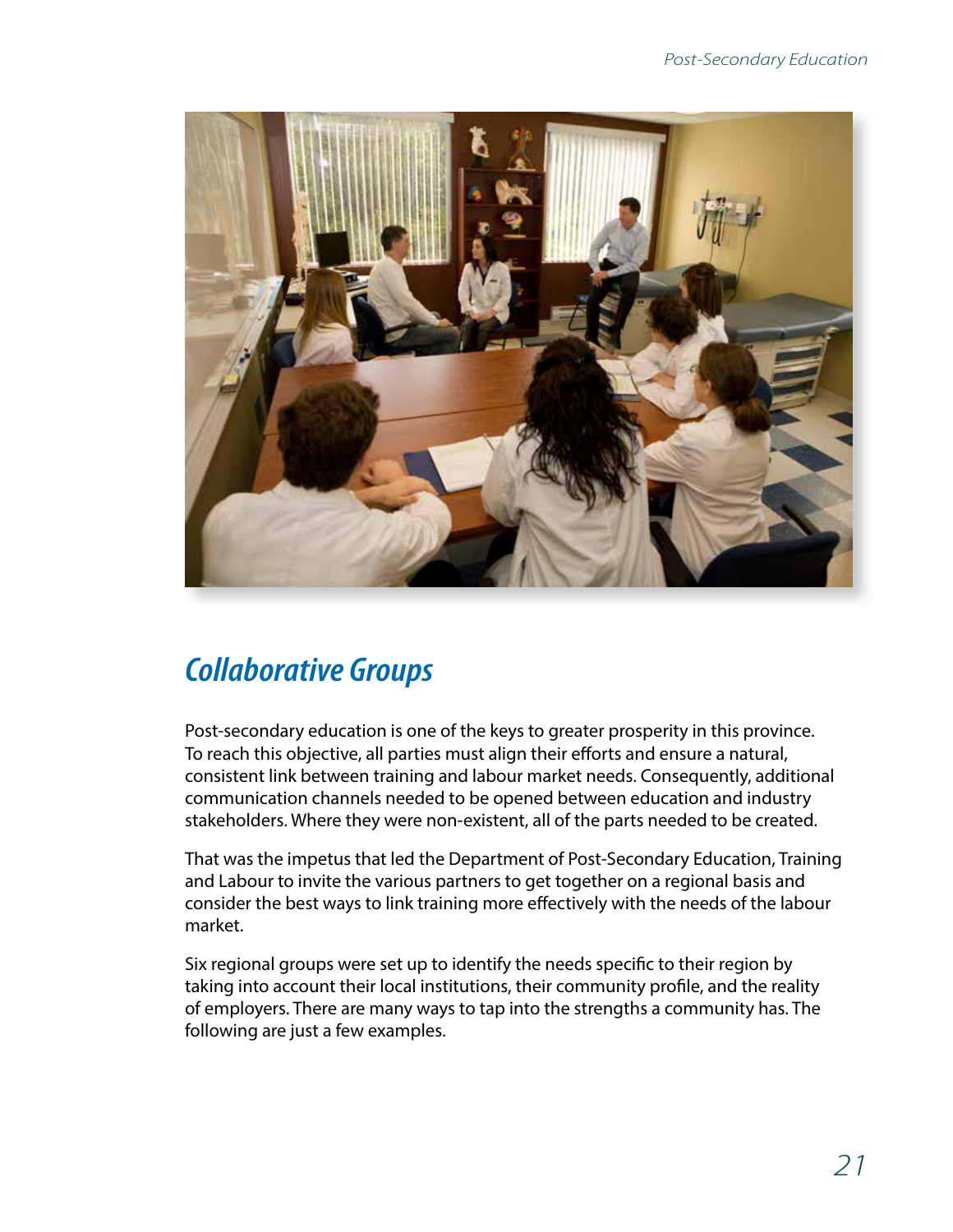The Miramichi region decided to take advantage of the proximity of two institutions to connect with and engage future students and enable them to express their views to community leaders.

St. Thomas University (STU) and the New Brunswick Community College (NBCC) both have a strong presence in the Miramichi region. They not only share facilities, but also a passion for community development.

Two priorities were identified during the initial discussions, engaging youth and building bridges with industry. Activities were therefore designed to achieve those goals.

An example of this is the *Youth Matters Conference*, which was held in November 2011 and 2012, with over 100 participants from the region's high schools. College and university students served as facilitators as the group identified topics of interest. The youth presenters shared the results of those discussions with businesses, government, and community leaders, who then identified the ideas or projects that would be sponsored and how they would disseminate them. The result was a multigenerational approach to solving problems affecting the community and the region as a whole.

To complete the portrait, the group also hopes to promote academic upgrading, literacy, workplace skills training, and lifelong learning as ways to improve quality of life and further develop the Miramichi region.

The Southeast New Brunswick Industry Education Council is made up of representatives from the fields of education (kindergarten to post-secondary), industry and human resources.

This group focuses on the following:

- Developing employability skills
- Increasing literacy in the workplace
- Developing missing technical skills to meet industry needs
- Engaging the community in the discussion

To reach these goals, there needed to be discussions among the various partners and interested parties, as well as action-based community engagement.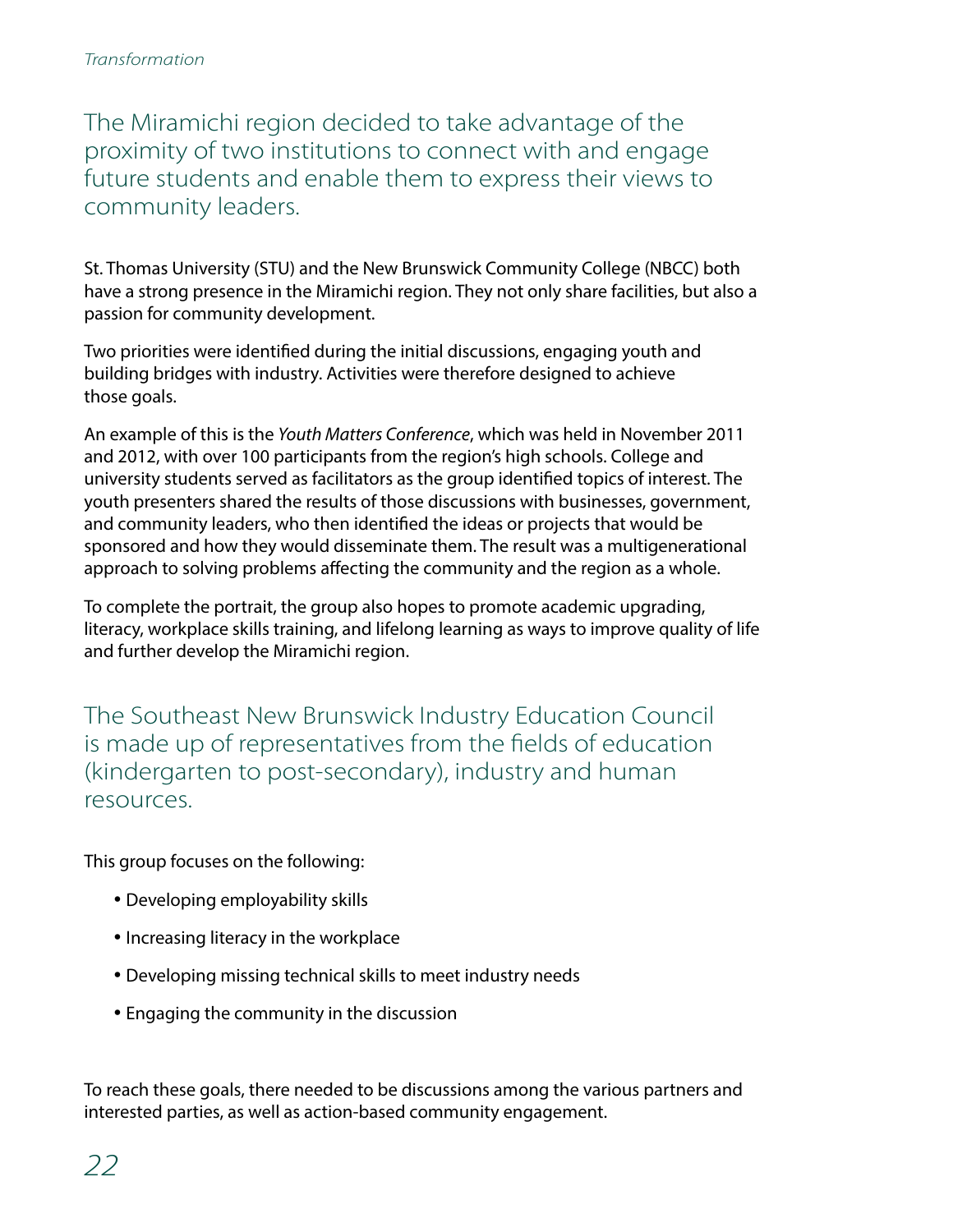The Council launched a job fair with the theme *People without jobs*. *Jobs without people*. In addition to employers and potential employers, there were also educational institutions offering programs leading to jobs. Francophone and Anglophone schools in the region took part by bringing their Grade 12 students to the fair. This enabled them to observe first-hand the types of jobs and training offered in the region for integrating the various industries. This approach is also useful for people considering a career change or for younger people beginning post-secondary studies after high school.

The Council also enabled those interested in education/industry linkages to proceed with a more focused examination of the issue by organizing a forum based on issues of interest. The one held in 2012 dealt with generational differences and the challenges they pose in the workplace.

#### In the Madawaska region, the *Table de concertation sur l'éducation postsecondaire* provides a forum for players from various circles.

The executive is made up of representatives from the Université de Moncton, Edmundston campus (UMCE); CCNB, Edmundston campus; the Francophone nord-ouest school district, the City of Edmundston, and Enterprise Madawaska. Using different formulas, other stakeholders and decision makers can join the group bringing with them their ideas and their influence.

The first project undertaken by the group and endorsed by the community was the new location for CCNB-Edmundston campus. In an effort to establish a knowledge community and create a specific identity for training, the new CCNB campus is now located next to UMCE.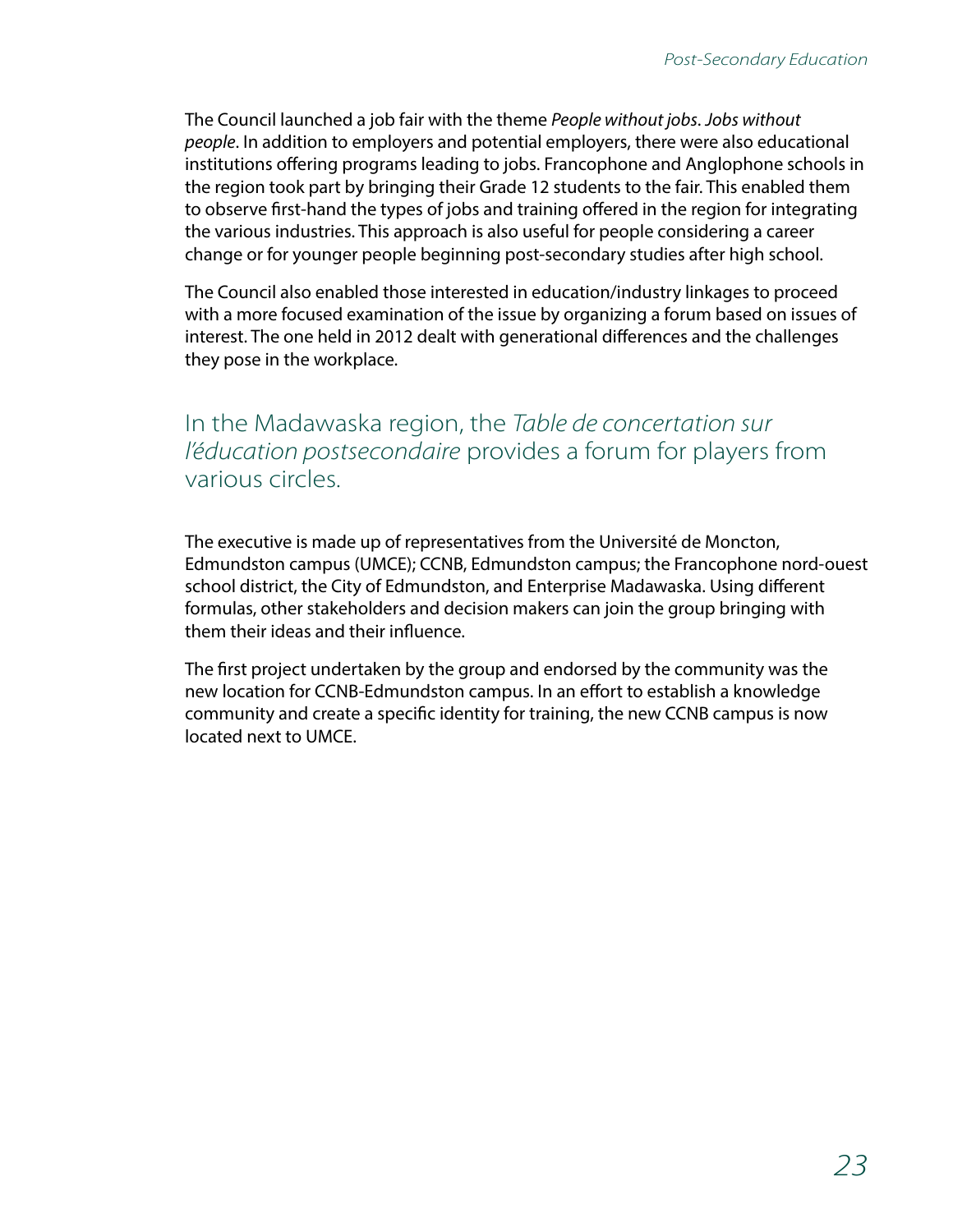

Both institutions share common spaces that enable students to cohabitate. Besides this physical intermingling, there is now a wish to have academic cohabitation as well. The two institutions are discussing articulated programs and joint continuing education.

These bridging projects have given rise to a new concept known as *Édupôle*. The word identifies the partnership, as well as the area in Edmundston where UMCE, CCNB-Edmundston campus, Cité des Jeunes A.-M. Sormany, and cultural and sports facilities are located. In that way, the group and stakeholders want to encourage the enrichment of post-secondary education and continuing education.

## *Research and Innovation*

A culture of innovation and increased research and commercialization capacity are definite prerequisites for diversifying the province's economy and creating new sustainable businesses. Our public universities lie at the heart of this opportunity.

Strengthening research-industry linkages is fundamental to ensuring more rapid growth of the New Brunswick economy. Our universities and colleges house an abundance of creative brains filled with imaginative ideas and vision. They are increasingly using their knowledge and capabilities to help various industries, thereby paving the way for greater prosperity for all. The increase in the number of graduate students at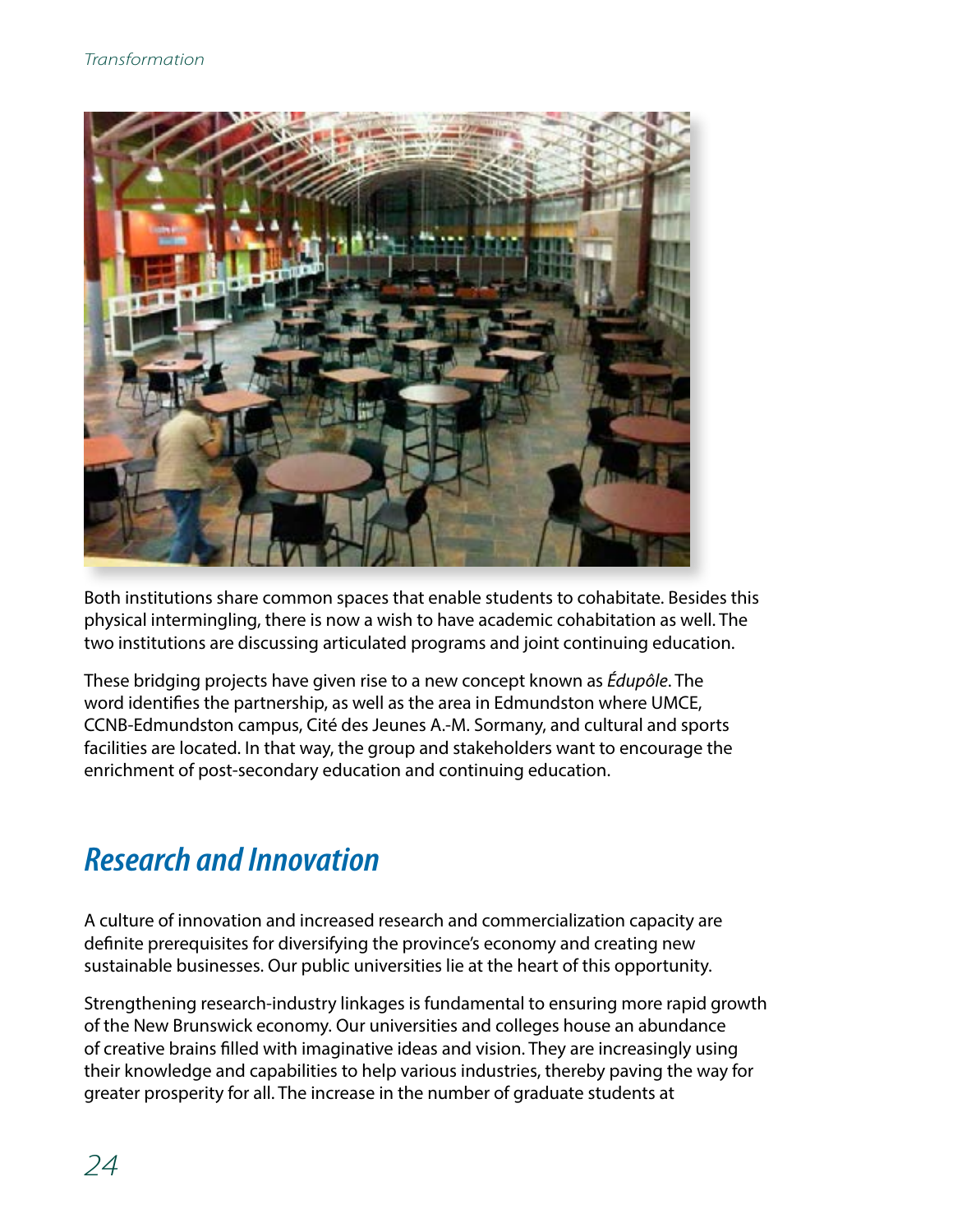New Brunswick universities, together with an increase of almost 25% in research revenue over the past five years, is a good indication of the success and potential of this sector.





That's why the Department of Post-secondary Education, Training and Labour has teamed up with the New Brunswick Innovation Foundation (NBIF) to offer support to students and researchers, and to enable those interested in research to work in the research field. This partnership also enables people already working in research to settle in New Brunswick or come back to the province.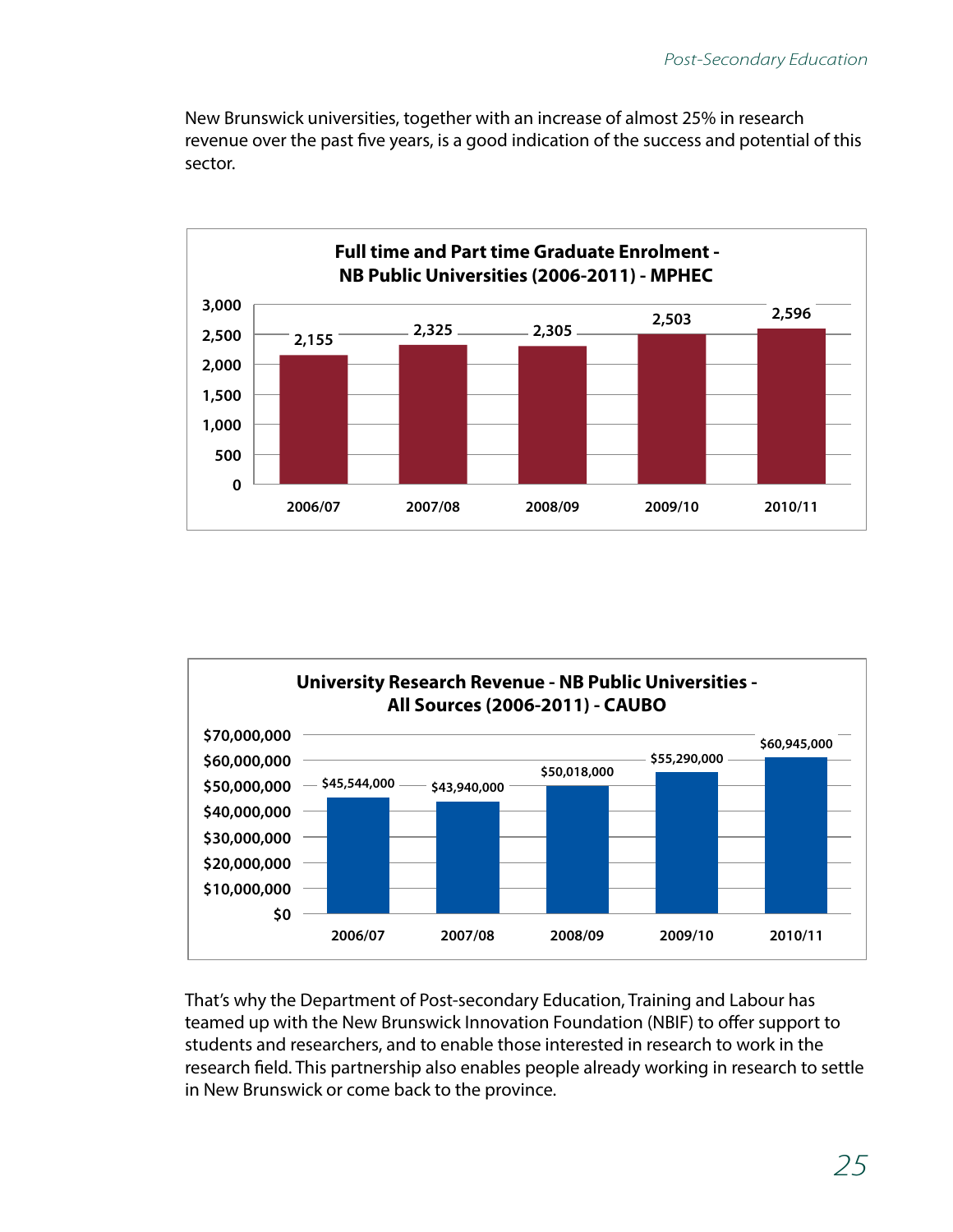#### That is how two programs were established: the *Research Assistantship Initiative* and the *Research Technicians Initiative*.

In both cases, the goal is to provide primary researchers with help so they can concentrate on the more complex areas of their research, and at the same time, provide students with an introduction to training in applied research.

The *Research Assistantship Initiative* makes it possible to hire students who can support professors in their work. The grant ranges from \$5,000 for undergraduate students to \$10,000 for graduate students. Since this initiative began, more than 650 research assistantships have been funded.

For its part, the *Research Technicians Initiative* targets the creation of permanent positions at institutions and consequently, an increase in overall research and innovation capacity. This program covers the salary of a research technician for up to three years. The requesting institution must make an equivalent contribution over the same period and be able to demonstrate how it will maintain the position once the grant period has ended. The initiative has already created more than 59 research technician positions.

This research supports making better use of our resources and the creation of jobs and sustainable resources that will ensure New Brunswick's economic prosperity. Here are profiles of four researchers who have participated in these programs.

## Dr. Jacques Gagnon – Université de Moncton

Professor Jacques Gagnon is the scientific director of the Coastal Zones Research Institute (CZRI), in Shippagan. He is interested in finding uses for marine by-products that are discarded by fish processing plants. One of his research fields consists in finding uses for the herring thrown back into the water once the roe (eggs) has been collected. It is important to note that the herring fishery is a very abundant one in New Brunswick, yet the only part that is used commercially is the roe, which is exported to Asia. Consequently, the rest of the female fish and all of the males are thrown out without any further processing.

Dr. Gagnon has found two possible ways of using the by-products of herring processing as we know it: liquefying the enzymes for subsequent use in drugs for preventing diabetes, obesity, and neurodegenerative diseases and using fish scales as additives to replace the chemicals used to create glitter make up. Contacts have already been made with a cosmetics company to market the product.

For his work, Professor Gagnon received grants from both initiatives, enabling him to hire assistants and technicians to advance his research.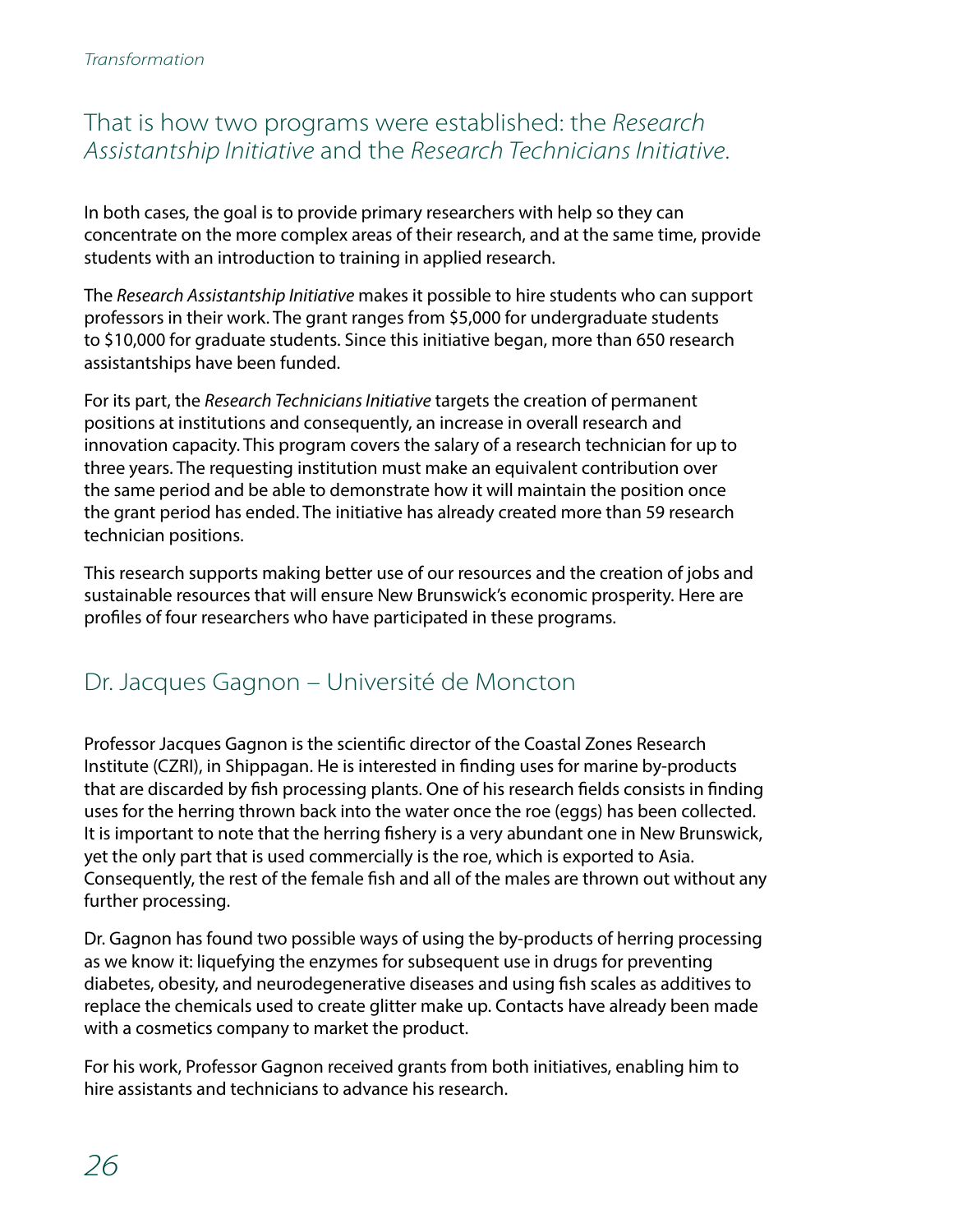One of the technicians recruited by Professor Gagnon is Danica Albert. Originally from Saint-Simon, on the Acadian Peninsula, Ms. Albert studied biotechnology in Ottawa and then worked in Montreal for seven years in the field of immunogenetics. After being hired for one the technician positions at the CZRI, she came back to her native region of the province and is participating actively in the economic development of the area.

#### Kevin Shield – CCNB-Edmundston campus

In the Madawaska region, Kevin Shield, a biotechnology instructor at CCNB-Edmundston campus (Centre for excellence in agricultural sciences and biotechnology), also uses research assistants to help in his projects. One of these makes use of non-marketable potatoes in a fermentation process that transforms them into biodegradable plastic that, once exposed to microbes, decomposes completely in under six months. Imagine the impact on the planet!

In New Brunswick, more than 100 million potatoes are buried each year because they do not meet food market standards. Kevin Shield's research is attempting to add value to this product and make it more cost-efficient for producers and for all of New Brunswick. He is also working on fermentation processes that produce biogas from garbage, and that biogas can be used to produce electricity.

#### Brigitte Leblon – UNB

Professor Brigitte Leblon is a member of the Faculty of Forestry and Environmental Management at UNB Fredericton. One of her research projects is aimed at providing the forest industry with a system capable of real-time monitoring and measurement of certain characteristics of wood. In order to direct the right fibre to the processing plant at the right time, it is necessary to be able to collect data on the wood's moisture content and density since these two characteristics have a considerable impact on transportation costs and the efficiency of manufacturing processes. In plants where the wood enters on very high-speed conveyors, it is impossible for the technician to ensure quality. Automated help is therefore required, hence the idea of using sensors. This technology will allow for optimal use of the wood, thereby increasing the plant's efficiency and ensuring better use of the resource.

#### Thierry Chopin - UNBSJ

Professor Thierry Chopin of UNBSJ is part of a large team that is working on integrated multi-trophic aquaculture (IMTA) systems. This aquaculture method seeks to preserve ecosystem integrity through the rearing of various species whereby the by-products (including waste) of one species become a source of food, nutrients and energy for another.